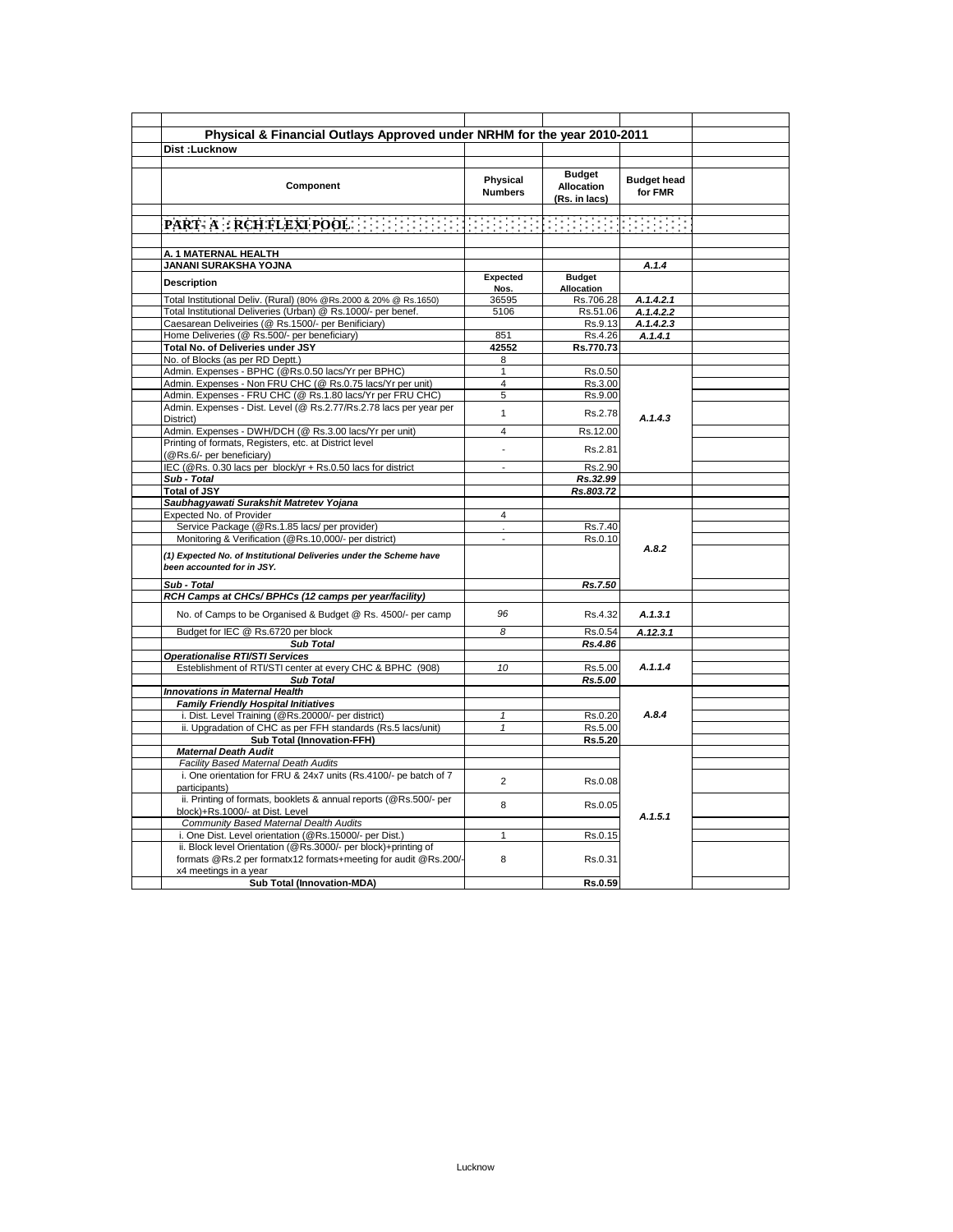| Component                                                                             | Physical<br><b>Numbers</b> | <b>Budget</b><br><b>Allocation</b> | <b>Budget head</b><br>for FMR |  |
|---------------------------------------------------------------------------------------|----------------------------|------------------------------------|-------------------------------|--|
|                                                                                       |                            | (Rs. in lacs)                      |                               |  |
| <b>Pregnant Women &amp; Child Tracking</b><br>i. Orientation Workshop                 |                            |                                    |                               |  |
| (a) At Dist. Level                                                                    | 1                          | Rs.0.22                            |                               |  |
| (b) At Block Level @ Rs.6500/- block                                                  | 8                          | Rs.0.52                            | A.10.3                        |  |
| ii. Printing of formats (730 format/block @Rs.2 per format)                           | 5840                       | Rs.0.12                            |                               |  |
| Sub Total (Innovation-Preg. Women & child tracking)                                   |                            | <b>Rs.0.86</b>                     |                               |  |
| Strengthening of Sub Centers Accridited under JSY                                     |                            |                                    |                               |  |
| Dissemination meeting in the District @ Rs 5000/-                                     | $\mathbf{1}$               | Rs.0.05                            |                               |  |
| Upgradation of Sub Centre in Dist (From State Level)                                  | 42                         | Rs.0.00                            | A.1.1.5                       |  |
| Sub Total (Innovation-S.C. Accridited under JSY))                                     |                            | Rs.0.05                            |                               |  |
| Sub Total (Innovation in Maternal Health)                                             |                            | Rs.6.69                            |                               |  |
| Sub-Total (Maternal Health)                                                           |                            | Rs.827.77                          |                               |  |
| A.2 CHILD HEALTH                                                                      |                            |                                    |                               |  |
| <b>Comprehensive Child Survival Programme (CCSP)</b>                                  |                            |                                    |                               |  |
| CCSP Training - FBNC (in 1st & 2nd phase districts only)                              |                            |                                    |                               |  |
| Training Site - District Women Hospital                                               |                            |                                    |                               |  |
| Expected No. of Participants                                                          | 0                          |                                    |                               |  |
| No. of Batches to be Organised and Budget @ Rs.12,000 per Batch                       | 0                          | Rs.0.00                            | A.11.5.2                      |  |
| No. of Batches to be Supervised and Budget @ Rs.3,200 per Batch                       | $\mathbf 0$                | Rs.0.00                            |                               |  |
| Sub - Total                                                                           |                            | Rs.0.000                           |                               |  |
| Training at Medical College under CCSP Prog<br>Support staff to Medical Collage       |                            |                                    |                               |  |
| Physicians training/F-IMNCI                                                           |                            | Rs.5.00<br>Rs.0.00                 | A.11.5.2                      |  |
| <b>Sub Total</b>                                                                      |                            | Rs.5.00                            |                               |  |
| CCSP Training - NSSK (in 3rd phase districts only)                                    |                            |                                    |                               |  |
| Training Site - District Women Hospital                                               |                            |                                    |                               |  |
| Expected No. of Participants                                                          | 105                        |                                    |                               |  |
| No. of Batches to be Organised and Budget @ Rs.38,500 per Batch                       | 6                          | Rs.2.31                            | A.11.5.5                      |  |
| No. of Batches to be Supervised and Budget @ Rs.3,500 per Batch                       | $\overline{2}$             | Rs.0.070                           |                               |  |
| Sub - Total                                                                           |                            | Rs.2.380                           |                               |  |
| CCSP Training of ASHAs, ANMs, LHVs - (1st & 2nd Phase                                 |                            |                                    |                               |  |
| Districts)                                                                            |                            |                                    |                               |  |
| Expected No. of Participants (approx. 24 per batch)                                   | 0                          |                                    |                               |  |
| No. of Batches to be Organised and Budget @ Rs.1,65,000 per Batch                     | $\mathbf 0$                | Rs.0.00                            | A.11.5.1                      |  |
| No. of Batches of ToT and Budget @ Rs.2,39,000 per Batch                              | $\mathbf 0$                | Rs.0.00                            |                               |  |
| Sub - Total                                                                           |                            | Rs.0.00                            |                               |  |
| CCSP Training of ASHAs, ANMs, LHVs - (3rd Phase Districts)                            |                            |                                    |                               |  |
| Expected No. of Participants (approx. 24 per batch)                                   | 400                        |                                    |                               |  |
| No. of Batches to be Organised and Budget @ Rs.1,65,000 per Batch                     | 16                         | Rs.26.40                           | A.11.5.1                      |  |
| No. of Batches of ToT and Budget @ Rs.2,39,000 per Batch                              | $\mathbf{1}$               | Rs.2.39                            |                               |  |
| Sub - Total                                                                           |                            | Rs.28.790                          |                               |  |
| CCSP Training of Supervisors (in 1st & 2nd phase districts<br>only)                   |                            |                                    |                               |  |
| No. of Batches (16 participants) to be Organised and Budget @<br>Rs.24,500 per Batch  | 0                          | Rs.0.000                           | A.11.5.1                      |  |
| No. of Batches to be Supervised and Budget for Observer Visit @<br>Rs.3,200 per Batch | $\mathbf 0$                | Rs.0.00                            |                               |  |
| Sub - Total                                                                           |                            | Rs.0.000                           |                               |  |
| <b>Site Stregthening</b>                                                              |                            |                                    |                               |  |
| Strengthening of FBNC/NSSK Site (@ Rs.30,000/- per site)                              | $\mathbf{1}$               | Rs.0.50                            | A.11.5.1                      |  |
| Strengthening of CCSP Training Site (@ Rs.2,33,500/- per site)                        | 2                          | Rs.4.670                           |                               |  |
| <b>Sub Total</b><br>Establishment, Operationalisation & Construction of SNCU          |                            | Rs.5.170                           |                               |  |
| Establishment and Operating Exp. Of old SNCU in 7 Dist. @Rs.25                        |                            |                                    |                               |  |
| lacs                                                                                  | $\mathbf{1}$               | Rs.25.0                            | A.2.2                         |  |
| Construction of of new SNCU in 5 Dist. (@Rs.30 lacs)                                  | 0                          | Rs.0.0                             | A.9.2.2                       |  |
| Sub - Total                                                                           |                            | Rs.25.0                            |                               |  |
| Infant death audit (Aligarh & Banda only)                                             |                            |                                    |                               |  |
| No. of blocks in the district                                                         | 0                          | Rs.0.0                             | A.2.8                         |  |
| Sub - Total<br>Infant & Young Child feeding (IYCF)                                    |                            | Rs.0.00                            |                               |  |
| Mass Awareness Campaign during World Breastfeeding Week                               | $\mathbf{1}$               | Rs.0.50                            | A.2.5                         |  |
| Sub - Total                                                                           |                            | Rs.0.50                            |                               |  |
|                                                                                       |                            |                                    |                               |  |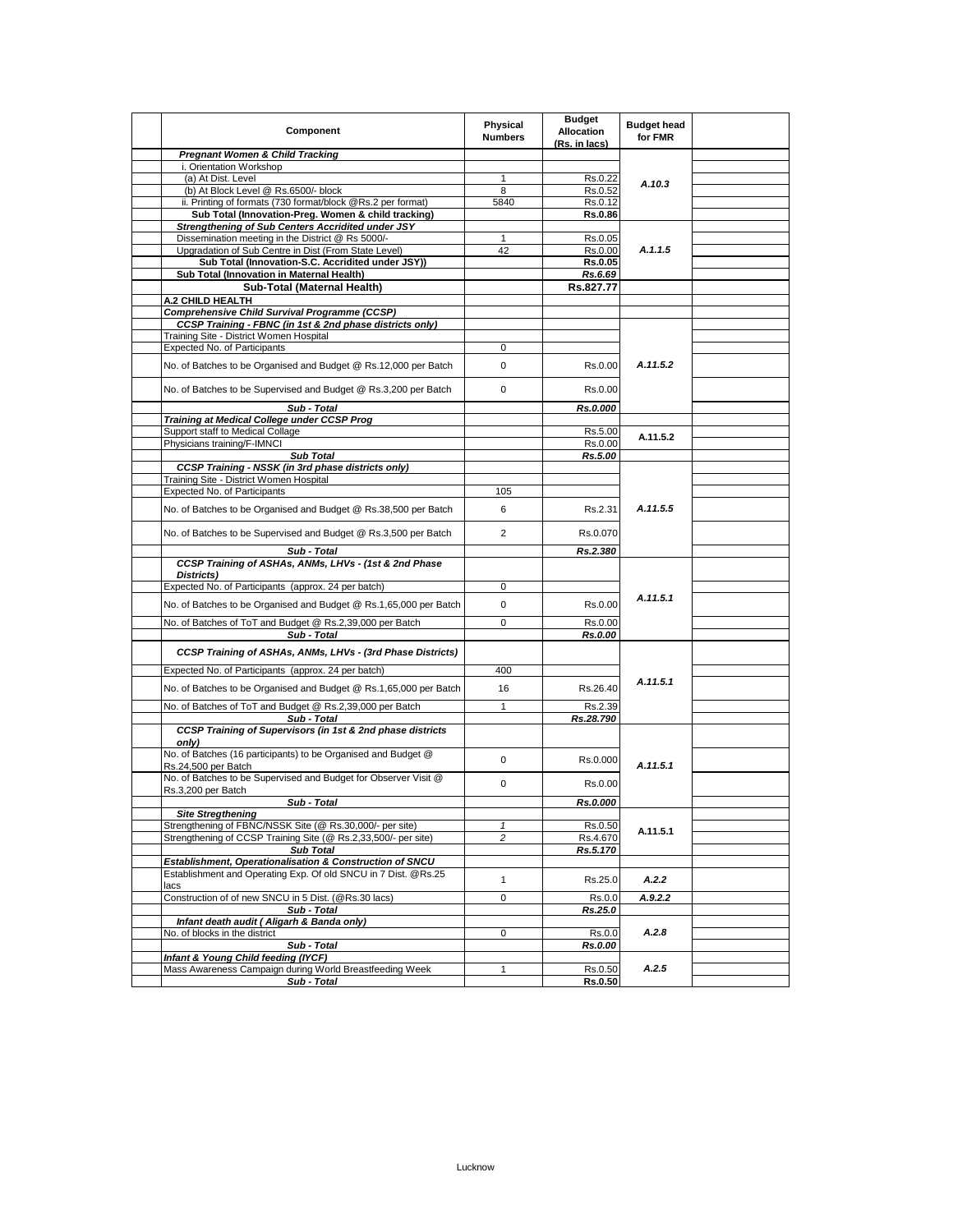| Component                                                                                                                  | Physical<br><b>Numbers</b> | <b>Budget</b><br><b>Allocation</b><br>(Rs. in lacs) | <b>Budget head</b><br>for FMR |  |
|----------------------------------------------------------------------------------------------------------------------------|----------------------------|-----------------------------------------------------|-------------------------------|--|
| Supportive Supervision through Reputed Institutions (for 1st<br>& 2nd pase districts only)                                 |                            |                                                     |                               |  |
| One Supervisor per block @ Rs.5,000/- p.m. for 12 months                                                                   | 0                          | Rs.0.0                                              |                               |  |
| Mobility for supervisors @ Rs.3,000/- p.m. for 12 months                                                                   | 0                          | Rs.0.0                                              |                               |  |
| Institutional support @ Rs.5,000/- p.m. for 12 months                                                                      | 0                          | Rs.0.0                                              |                               |  |
| Sub - Total                                                                                                                |                            | Rs.0.00                                             |                               |  |
| Sub-Total (CCSP)                                                                                                           |                            | Rs.66.84                                            |                               |  |
| Implementation of Bal Swasthya Poshan Mah (BSPM)                                                                           |                            |                                                     |                               |  |
| Joint Meetings of Health & ICDS - 2 Planning Meetings at District<br>Level in a year @ Rs. 5000/- per meeting for 2 Rounds | 1 Dist.                    | Rs.0.10                                             |                               |  |
| Joint planning meeting of health and ICDS at Block level Rs. 2000 per<br>meeting for 2 rounds                              | 11 Blocks                  | Rs.0.44                                             |                               |  |
| Joint Orientation of ASHAs & ANMs (@Rs. 25/- per participant) for 2<br>Rounds                                              | 2661 ANM and<br>AWW        | Rs.1.33                                             | A.2.7                         |  |
| Printing of Guidelines, Reporting & Monitoring Formats (@ Rs.2,000/- per<br>block/round) for 2 rounds                      | 11 Blocks                  | Rs.0.44                                             |                               |  |
| Dissemination meeting at District level Rs. 5000 per meeting per<br>District for 2 Rounds                                  | 1 Dist.                    | Rs.0.10                                             |                               |  |
| Sub - Total                                                                                                                |                            | Rs.2.41                                             |                               |  |
| <b>School Health Programme</b>                                                                                             |                            |                                                     |                               |  |
| Total No. of Blocks in the district                                                                                        | 8                          |                                                     |                               |  |
| No. of Schools to be covered (60 Schools per block)                                                                        | 480                        |                                                     |                               |  |
| District Sensitization workshop                                                                                            | 1                          | Rs. 0.15                                            |                               |  |
| Contingencies for printing of Health Card, etc. (@Rs.500/- per school)                                                     | 480                        | Rs. 2.40                                            |                               |  |
| Budget for Mobility (@Rs.300 per visit x 1 visit)                                                                          | 480                        | Rs. 1.44                                            |                               |  |
| Sub Total (Prog. Implementation)                                                                                           |                            | Rs. 3.99                                            |                               |  |
| Traning program for 40 schools per block (where<br>program is already running)                                             | 320                        |                                                     |                               |  |
| Training of District Trainers- Honorarium to district traininer @ Rs. 350<br>*2days                                        | 3                          | Rs. 0.02                                            |                               |  |
| Honorarium to traininees from block@ Rs. 400 *2days per block                                                              | 24                         | Rs. 0.19                                            | A.2.4                         |  |
| Training of Block Trainers - Honorarium to block resource persons @<br>Rs. 300 *2days*2 batches per block                  | 24                         | Rs. 0.29                                            |                               |  |
| Honararium to Teachers @ Rs. 250*2 teachers per school *2 days                                                             | 640                        | Rs. 3.20                                            |                               |  |
| <b>Sub Total (Training)</b>                                                                                                |                            | Rs. 3.70                                            |                               |  |
| For training program unspent balance is available at the district                                                          |                            | Rs. 2.35                                            |                               |  |
| <b>Actual Allocation for training</b>                                                                                      |                            | Rs. 1.35                                            |                               |  |
| Weighing scale, Ht./Wt Charts, Measuring tape etc. @ Rs1000 per<br>school x 20 new schools/block                           | 160                        | Rs. 0.00                                            |                               |  |
| Procurement of IFA tablets (30 mg tablets) for all schools                                                                 | 7200000                    | Rs. 0.00                                            |                               |  |
| Procurement of deworming tablets for all schools                                                                           | 144000                     | Rs. 0.00                                            |                               |  |
| <b>Sub Total (Procurement)</b>                                                                                             |                            | Rs. 0.00                                            |                               |  |
| <b>Total (School Health)</b>                                                                                               |                            | Rs. 5.34                                            |                               |  |
| <b>Total (Child Health)</b>                                                                                                |                            | Rs.74.59                                            |                               |  |
| A3. Family Planning                                                                                                        |                            |                                                     |                               |  |
| <b>Terminal/Limiting Methods</b>                                                                                           |                            |                                                     | A.3.1                         |  |
| Dissemination of manuals on sterilization standards & quality<br>assurance of sterilization services                       | $\mathbf{1}$               | Rs. 0.40                                            | A.3.1.1                       |  |
| NSV Camps in Districts (6 camps/dist. @ Rs.35,000/- per camp)                                                              | 6                          | Rs. 2.10                                            | A.3.1.3                       |  |
| Compensation for Female Sterilization                                                                                      | 10803                      | Rs. 108.03                                          | A.3.1.4                       |  |
| Compensation for Male Sterilization                                                                                        | 4043                       | Rs. 60.65                                           | A.3.1.5                       |  |
| Accrediation of private providers of sterilization services                                                                |                            |                                                     | A.3.1.6                       |  |
| <b>Female Sterilization</b>                                                                                                |                            | Rs. 0.50                                            |                               |  |
| Male Sterilization (NSV)                                                                                                   |                            | Rs. 0.10                                            |                               |  |
| <b>Spacing Methods</b><br>IUD services at health facilities/compensation                                                   | 34797                      | Rs. 6.96                                            | A.3.2<br>A.3.2.2              |  |
| Accrediation of private providers of IUD services                                                                          |                            | Rs. 0.05                                            | A.3.2.3                       |  |
| Family Welfare Counsellor@9000 per month                                                                                   | 8                          | Rs. 8.64                                            |                               |  |
| <b>Sub Total</b>                                                                                                           |                            | Rs. 187.42                                          | A.9.1.5                       |  |
| <b>PCPNDT and Sex-Ratio</b>                                                                                                |                            |                                                     |                               |  |
| Visit of District Inspection & Monitoring Committee                                                                        | 10                         | Rs. 0.10                                            |                               |  |
| Sensitization Workshop at District level                                                                                   | $\mathbf{1}$               | Rs. 0.40                                            | A.8.1                         |  |
| Organising Competions at Inter/Degree Colleges                                                                             | 3                          | Rs. 0.10                                            |                               |  |
| Orientation of members of Dist advisory committee at Division                                                              |                            | Rs. 0.10                                            |                               |  |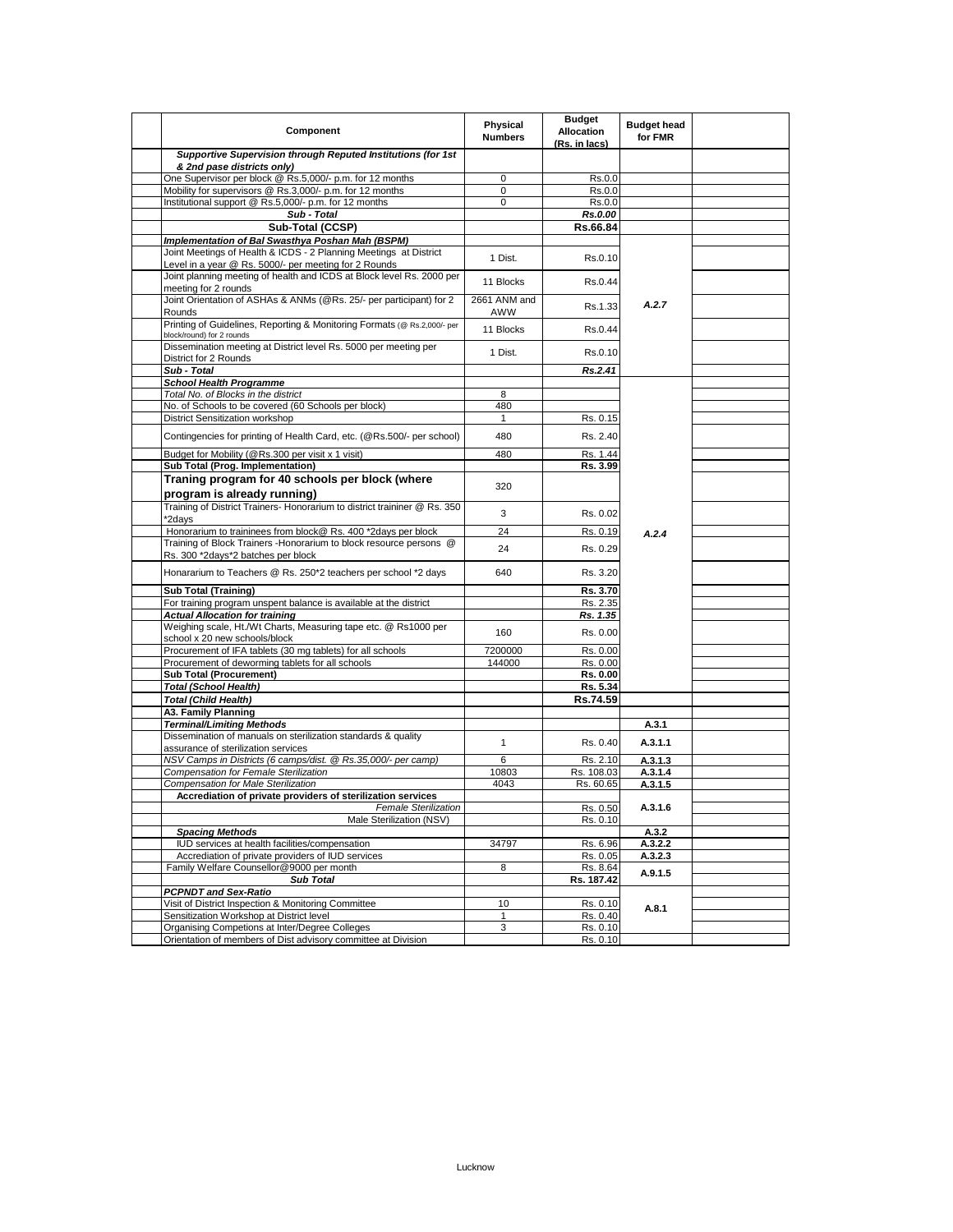| Component                                                                                                                                                                                                   | Physical<br><b>Numbers</b> | <b>Budget</b><br><b>Allocation</b><br>(Rs. in lacs) | <b>Budget head</b><br>for FMR |  |
|-------------------------------------------------------------------------------------------------------------------------------------------------------------------------------------------------------------|----------------------------|-----------------------------------------------------|-------------------------------|--|
| <b>IEC Activities &amp; Conigency</b>                                                                                                                                                                       |                            |                                                     |                               |  |
| <b>IEC Activities</b>                                                                                                                                                                                       |                            | Rs. 0.60                                            |                               |  |
| Contigency                                                                                                                                                                                                  |                            | Rs. 0.06                                            |                               |  |
| TA/DA to Dist. level Staff for attending workshop, training, meetings                                                                                                                                       |                            | Rs. 0.20                                            | A.12.4                        |  |
| <b>Sub Total</b>                                                                                                                                                                                            |                            | Rs. 1.56                                            |                               |  |
| Sub-Total (Family Planning)                                                                                                                                                                                 |                            | Rs.188.98                                           |                               |  |
| A.4 ARSH                                                                                                                                                                                                    |                            |                                                     |                               |  |
| Saloni Scheme                                                                                                                                                                                               |                            |                                                     |                               |  |
| No. of Blocks in District                                                                                                                                                                                   | 8                          |                                                     |                               |  |
| No. of Schools to be covered (10 Schools per block)                                                                                                                                                         | 80                         |                                                     | A.4.1                         |  |
| No. of Benificiaries (150 per school)                                                                                                                                                                       | 12000                      |                                                     |                               |  |
| Sensitization Workshop at District level                                                                                                                                                                    |                            | Rs. 0.15                                            |                               |  |
| Budget for Visit of Medical Team (@Rs.300/- per visit x 2 visits per                                                                                                                                        |                            |                                                     |                               |  |
| school)<br>Budget for Preparing Saloni Sabha (Rs.300/- p.m. per school x 10                                                                                                                                 | 160                        | Rs. 0.48                                            | A.4.2                         |  |
| months)                                                                                                                                                                                                     | 800                        | Rs. 2.40                                            |                               |  |
| Procurement of IFA tablets (100 mg tablets) for all schools                                                                                                                                                 | 576000                     | Rs.0.00                                             |                               |  |
| Procurement of deworming tablets for all schools 2 tab/Benf.                                                                                                                                                | 24000                      | Rs.0.00                                             | A.13.2.5                      |  |
| Sub-Total (Adolescent Health)                                                                                                                                                                               |                            | Rs.3.03                                             |                               |  |
| A.5 Urban RCH                                                                                                                                                                                               |                            |                                                     |                               |  |
| Urban RCH plan /activities                                                                                                                                                                                  |                            |                                                     |                               |  |
| <b>Building</b>                                                                                                                                                                                             | 1                          | Rs. 20.82                                           |                               |  |
| Manpower(1Doctor @ 24000/month,1Staff Nurse@ 15000/month,2<br>ANMs@9000/month,2 Security guards @ 4000/month,1 Ayah<br>4000/month,& 1 Sweeper 2000/month                                                    | 8                          | Rs. 207.96                                          |                               |  |
| Other Expenses                                                                                                                                                                                              | 14                         | Rs. 149.97                                          |                               |  |
| IEC                                                                                                                                                                                                         |                            |                                                     | A.5.1                         |  |
|                                                                                                                                                                                                             | $\mathbf{1}$               | Rs. 54.00                                           |                               |  |
| <b>Subtotal</b>                                                                                                                                                                                             |                            | Rs. 432.75                                          |                               |  |
| The cost of Drugs Rs 20000/month/BMC and Rs 10,000/month/Health post and consumables Rs 3,000/month/Health Post<br>and BMC for Urban RCH amounting to Rs 43.92 Lacs would be met from the Mission Flexipool |                            |                                                     |                               |  |
| <b>A9. INFRASTRUCTURE &amp; HR</b>                                                                                                                                                                          |                            |                                                     |                               |  |
| <b>Contractual Staff &amp; Services</b>                                                                                                                                                                     |                            |                                                     |                               |  |
| Position                                                                                                                                                                                                    | No.                        | <b>Budget</b>                                       |                               |  |
| Contractual ANM (@Rs.9000/- pm)                                                                                                                                                                             | 54                         | Rs. 58.32                                           | A.9.1.1                       |  |
| Staff Nurse in the district (@Rs.15000/- pm)                                                                                                                                                                | 47                         | Rs. 84.60                                           | A.9.1.3                       |  |
| MBBS (Male/Female) @ Rs.30000/- pm                                                                                                                                                                          | 16                         | Rs. 57.60                                           |                               |  |
| Specialist at On Call basis for CHC (@ Rs.1000/- per visit) No. of<br>calls for 6 moths                                                                                                                     | 100                        | Rs. 1.00                                            |                               |  |
| Specialist at On Call basis for Dist. Hospital (Male)/DCH(@ Rs.1000/-<br>per visit)                                                                                                                         | 200                        | Rs. 2.00                                            | A.9.1.4                       |  |
| Specialist at Dist. Hospital (Male)/DCH(@ Rs.40000/- pm for<br>MS/MD/MDS & @Rs.35000/- for Diploma holders)                                                                                                 | 8                          | Rs. 33.60                                           |                               |  |
| Specialist at DWH/DCH (@ Rs.40000/- pm for MS/MD/MDS &<br>@Rs.35000/- for Diploma holders)/MBBS(LMO if already on contract)                                                                                 | 6                          | Rs. 25.20                                           |                               |  |
| Paramedical staff/LT for CHC (@ Rs.9000/- pm)                                                                                                                                                               | 9                          | Rs. 9.72                                            |                               |  |
| Paramedical staff for DH/DWH/DCH (@ Rs.9000/- pm)                                                                                                                                                           | 7                          | Rs. 7.56                                            | A.9.1.5                       |  |
| Data Assistant (@ Rs.8000/- pm)                                                                                                                                                                             | $\overline{7}$             | Rs. 6.72                                            |                               |  |
| Sub-Total (Human Resources)                                                                                                                                                                                 |                            | Rs.286.32                                           |                               |  |
| A.10. INSTITUTIONAL STRENGTHENING                                                                                                                                                                           |                            |                                                     |                               |  |
| Logistics Management/Improvement                                                                                                                                                                            |                            |                                                     |                               |  |
| <b>Stregthening of Logistic Management</b>                                                                                                                                                                  |                            |                                                     |                               |  |
| Divisional logistic management                                                                                                                                                                              | $\mathbf{1}$               | Rs. 9.16                                            |                               |  |
| <b>Transportation of Logistic</b>                                                                                                                                                                           |                            |                                                     |                               |  |
| Divisional level @ Rs 50000/-                                                                                                                                                                               | $\mathbf{1}$               | Rs. 0.50                                            | A.10.2                        |  |
| District level @ Rs 30000/-                                                                                                                                                                                 | $\mathbf{1}$               | Rs. 0.30                                            |                               |  |
| Block level @ Rs 12000/-                                                                                                                                                                                    | 8                          | Rs. 0.96                                            |                               |  |
| <b>Sub-Total (Logistics Strengthening)</b>                                                                                                                                                                  |                            | Rs.10.92                                            |                               |  |
| <b>Rent for Sub-Centres</b>                                                                                                                                                                                 |                            |                                                     |                               |  |
| No. of SCs in Rented Bldgs & Budget @ Rs. 250/- p.m.                                                                                                                                                        | 171                        | Rs.5.13                                             | A.10.4                        |  |
| <b>Sub-Total (Sub Center Rent)</b>                                                                                                                                                                          |                            | Rs.5.13                                             |                               |  |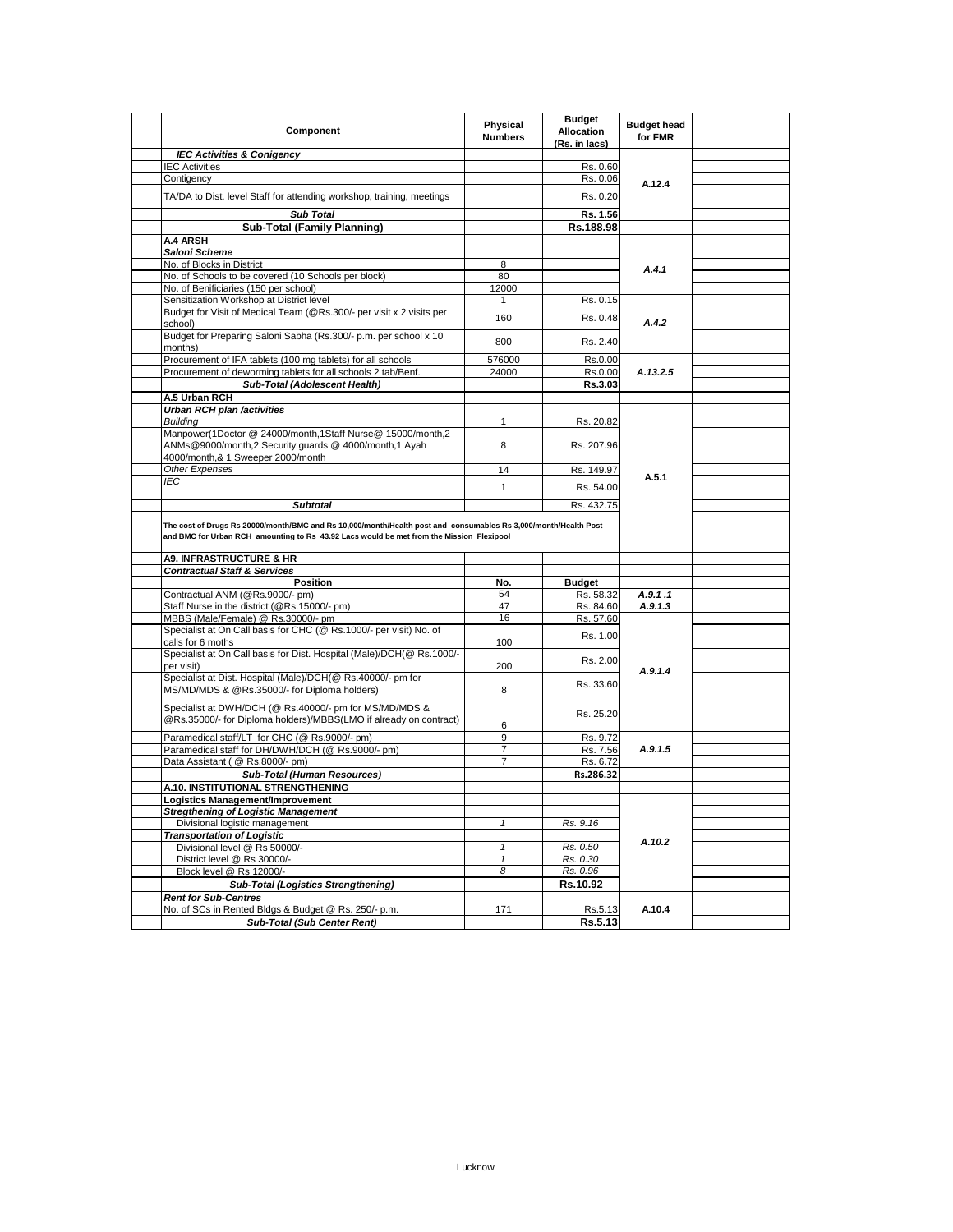| Component                                                                                               | Physical<br><b>Numbers</b> | <b>Budget</b><br><b>Allocation</b><br>(Rs. in lacs) | <b>Budget head</b><br>for FMR |  |
|---------------------------------------------------------------------------------------------------------|----------------------------|-----------------------------------------------------|-------------------------------|--|
| <b>A.11 TRAINING</b>                                                                                    |                            |                                                     |                               |  |
| <b>Training- Skill Birth Attendant</b>                                                                  |                            |                                                     |                               |  |
| <b>Training at DWH/Combined Hosp</b>                                                                    |                            |                                                     |                               |  |
| Target at DWH                                                                                           | 40                         |                                                     |                               |  |
| No. of Particpants per batch                                                                            | $\overline{4}$             |                                                     |                               |  |
| No. of Batches                                                                                          | 10                         | Rs.11.04                                            |                               |  |
| New Site Stregthening at DWH                                                                            | $\overline{\phantom{a}}$   | Rs.0.00                                             |                               |  |
| Existing site stregthening                                                                              |                            | Rs.0.40                                             |                               |  |
| Sub-Total (DWH-SBA)                                                                                     |                            | Rs.11.44                                            |                               |  |
|                                                                                                         |                            |                                                     | A.11.3.1                      |  |
| <b>Training at FRU/24X7</b>                                                                             |                            |                                                     |                               |  |
| Name of the selected Training Site FRU/24X7                                                             | 0                          |                                                     |                               |  |
| Target at FRU/24X7                                                                                      | $\mathbf 0$                |                                                     |                               |  |
| No. of Particpants per batch                                                                            | 0                          |                                                     |                               |  |
| No. of Batches                                                                                          | $\pmb{0}$                  | Rs.0.00                                             |                               |  |
| New Site Stregthening at FRU                                                                            |                            | Rs.0.00                                             |                               |  |
| Existing site stregthening                                                                              |                            | Rs.0.00                                             |                               |  |
| Sub-Total (FRU-SBA)                                                                                     |                            | <b>Rs.0.00</b>                                      |                               |  |
| Sub-Total(SBA Training)                                                                                 |                            | Rs.11.44                                            |                               |  |
| A.14 PROGRAM MANAGEMENT                                                                                 |                            |                                                     |                               |  |
| Personal & Other Expense of Dist. PMU (Rs.94500/- pm)                                                   | 1                          | Rs.11.34                                            | A.14.2                        |  |
| Operational Cost (Rs. 60000/- pm)                                                                       | 1                          | Rs.7.20                                             | A.14.4                        |  |
| Sub-Total (Program Management)                                                                          |                            | Rs.18.54                                            |                               |  |
| <b>Total for RCH Flexipool (Part A)</b>                                                                 |                            | Rs.1,859.48                                         |                               |  |
|                                                                                                         |                            |                                                     |                               |  |
|                                                                                                         |                            |                                                     |                               |  |
| Part B - Mission Flexipools and account the contract of the contract of the contract of the contract of |                            |                                                     |                               |  |
|                                                                                                         | Physical                   | <b>Budget</b>                                       | <b>Budget head</b>            |  |
| Component                                                                                               | <b>Numbers</b>             | <b>Allocation</b>                                   | for FMR                       |  |
|                                                                                                         |                            | (Rs. in lacs)                                       |                               |  |
| <b>ASHA Scheme:-</b>                                                                                    |                            |                                                     | B.1                           |  |
| Periodic Training for ASHAs                                                                             |                            |                                                     | B.1.1                         |  |
| <b>ASHA Support System</b>                                                                              |                            |                                                     |                               |  |
| Replenishment of ASHA Kits & Budget (@ Rs. 500/- per kit*2 for 95%<br>ASHA)                             | 1381                       | Rs.0.00                                             | B.1.2                         |  |
| Incentive to ASHAs (Average Rs.500/- p.m. for 85% ASHAs)                                                | 1236                       | Rs.74.16                                            | B.1.3                         |  |
| Award to ASHA (Rs.5000/- for 1 ASHA in each block)                                                      | 8                          | Rs.0.40                                             |                               |  |
| Annual ASHA Sammelan (Rs.250/- per ASHA for 60% ASHAs)                                                  | 872                        | Rs.2.18                                             | B.1.1                         |  |
| Mobility to ASHAs (Rs.30/- per ASHA for 95% ASHAs)                                                      | 1381                       | Rs.4.97                                             |                               |  |
| Block level ASHA Payment Register (Rs.100/-per Register)                                                | 8                          | Rs.0.01                                             |                               |  |
| Printing of Voucher Booklet for ASHA (Rs.25/-per Booklet)                                               | 1454                       | Rs.0.36                                             | B.18.3.2                      |  |
|                                                                                                         | Quarterly                  |                                                     |                               |  |
| Budget ASHA Mentoring Group (Rs.10,000/- per District)                                                  | Meeting                    | Rs.0.10                                             | B.1.1                         |  |
| Sub-Total (ASHA Scheme):-                                                                               |                            | Rs.82.18                                            |                               |  |
| <b>Untied Grant to Facilities</b>                                                                       |                            |                                                     | B.2                           |  |
| No. of CHCs & Budget @ Rs.0.50 lacs per facility                                                        | 9                          | Rs.4.50                                             | B.2.1                         |  |
| No. of BPHCs & Budget @ Rs.0.50 lacs per facility                                                       | $\mathbf{1}$               | Rs.0.50                                             | B.2.2                         |  |
| No. of APHCs & Budget @ Rs.0.25 lacs per facility                                                       | 27                         | Rs.6.75                                             | B.2.2                         |  |
| No. of Sub Centres & Budget @ Rs.0.10 lacs per facility                                                 | 343                        | Rs.34.30                                            | <b>B.2.3</b>                  |  |
| No.of VHSCs                                                                                             | 511                        | Rs.0.00                                             | B.2.4                         |  |
| No.of Revenue Villages & Budget @Rs.0.10 lacs per R.Village                                             | 835                        | Rs.83.50                                            |                               |  |
| Sub-Total (Untied Grants)                                                                               |                            | Rs.129.55                                           |                               |  |
| <b>Annual Maintenance Grant to Facilities</b>                                                           |                            |                                                     | B.4                           |  |
| No. of CHCs & Budget @ Rs.1.0 lacs per facility                                                         | 9                          | Rs.9.00                                             | B.4.                          |  |
| No. of BPHCs & Budget @ Rs.1.0 lacs per facility                                                        | 1                          | Rs.1.00                                             | <b>B.4.2</b>                  |  |
| No. of APHCs & Budget @ Rs.0.50 lacs per facility                                                       | 26                         | Rs.13.00                                            |                               |  |
| No. of Sub Centres & Budget @ Rs.0.10 lacs per facility                                                 | 160                        | Rs.16.00                                            | <b>B.4.3</b>                  |  |
| Sub-Total (Annual Maintenance Grants)                                                                   |                            | Rs.39.00                                            |                               |  |
| <b>Funds to Rogi Kalyan Samitis</b>                                                                     |                            |                                                     | B.6                           |  |
| No. of District Hospitals & Funds @ Rs.5.0 lacs per facility                                            | 7                          | Rs.35.00                                            | B.6.1                         |  |
| No. of CHCs & Funds @ Rs.1.0 lacs per facility                                                          | 9                          | Rs.9.00                                             | <b>B.6.2</b>                  |  |
| No. of BPHCs & Funds @ Rs.1.0 lacs per facility                                                         | $\mathbf{1}$               | Rs.1.00                                             | <b>B.6.3</b>                  |  |
| No. of APHCs & Funds @ Rs.1.00 lacs per facility                                                        | 27                         | Rs.27.00                                            | <b>B.6.4</b>                  |  |
| Sub-Total (Funds for RKS)                                                                               |                            | Rs.72.00                                            |                               |  |
| <b>Operationalisation of District Drug Warehouses</b>                                                   |                            |                                                     |                               |  |
| Contractual Staff (@Rs.2.94 lacs/yr)                                                                    | 0                          | Rs.0.00                                             | <b>B.21</b>                   |  |
| Contingency Expenses (@Rs.2.0 lacs/yr)                                                                  | 0                          | Rs.0.00                                             |                               |  |
| Sub-Total (Ope. of District Drug Warehouses)                                                            |                            | Rs.0.00                                             |                               |  |
| Mobility Support to DWH & District Combined Hospital                                                    |                            |                                                     | B.27.8                        |  |
| Mobility Support to DWH/DCH @Rs.18000/- Per month.                                                      | 4                          | Rs.8.64                                             |                               |  |
| Sub-Total (Funds for Mobility Support to DWH & DCH)                                                     |                            | <b>Rs.8.64</b>                                      |                               |  |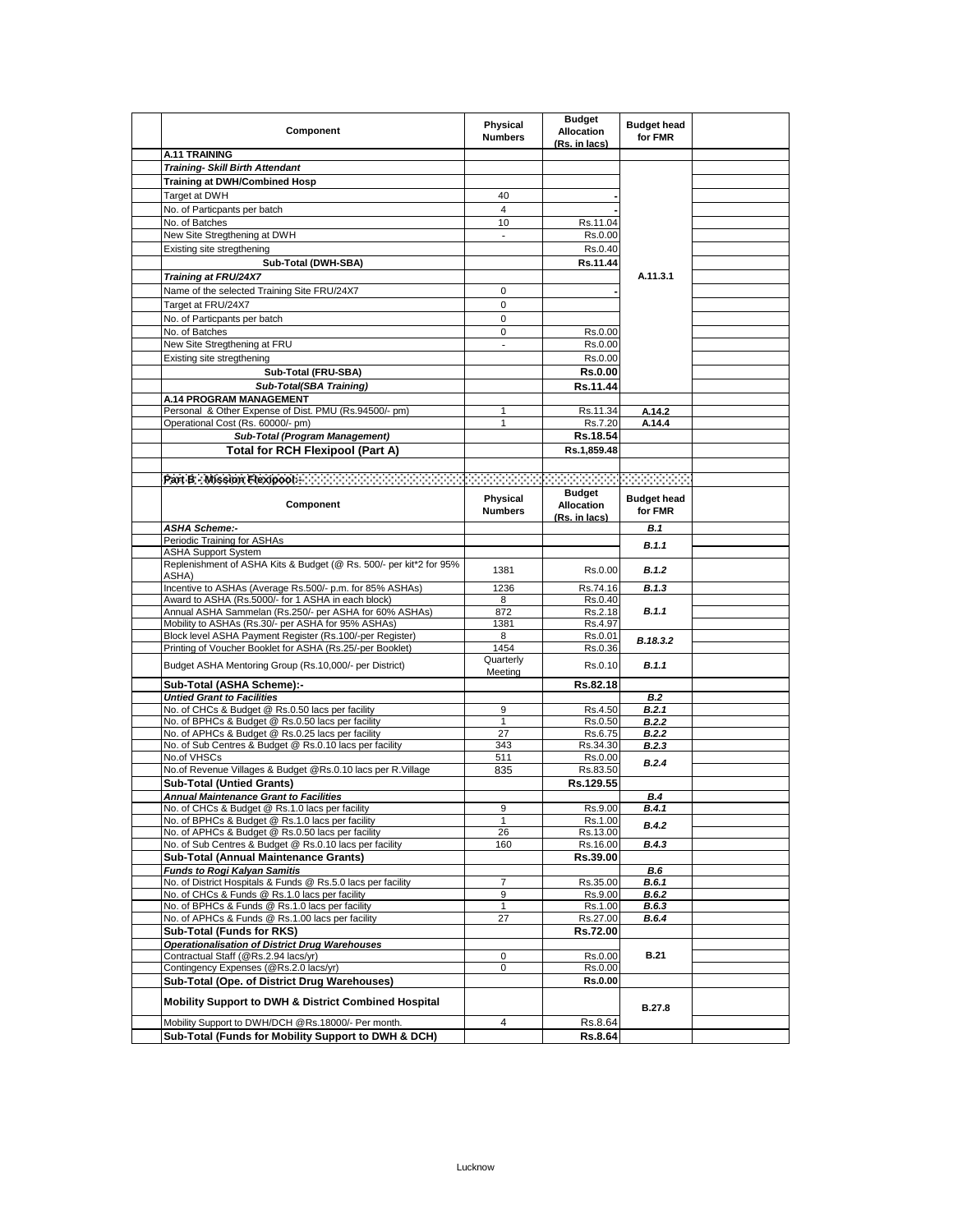| Mobility Support for Monitoring & Supervision.<br>Mobility Support to District Community Mobilizer (@Rs.800/-per day X<br>$\mathbf{1}$<br>Rs.0.77<br>8 days/month)<br>Mobility Support to District Account Manager (@Rs.800/-per day X 6<br>B.18.3.2<br>$\mathbf{1}$<br>Rs.0.58<br>days/month)<br>Mobility Support to District Programme Manager (@Rs.800/-per day X)<br>Rs.0.00<br>8 days/month)<br>Sub-Total(Mobility Support for Monit. & Supervision)<br><b>Rs.1.34</b><br><b>Supervision of ANM/ASHAs</b><br>B.18.3.2<br>Vehicle for Mobility @Rs.18000/-month/block<br>8<br>Rs.17.28<br>Sub-Total (Supervision of ANM/ASHAs)<br>Rs.17.28<br><b>Vehicle Support for Specialist</b><br><b>B.27.8</b><br>One Vehicle for 5 block level facility (@Rs.18000/-month)<br>2<br>Rs.4.32<br>Sub-Total (Vehicle Support for Specialist)<br><b>Rs.4.32</b><br><b>Diesel for Generator for District Hospitals</b><br><b>B.28</b><br>Diesel Support for generator (@Rs.1 lac per month)<br>$\overline{7}$<br>Rs.84.00<br>Sub-Total (Diesel Support for District Hospital)<br>Rs.84.00<br>Diesel Support for Generator in Fully Functional CHC.<br>Diesel Support for Fully functional CHC (@Rs.35000/-per month)<br>9<br>Rs.37.80<br><b>B.28</b><br>Diesel Support for CHC functional in BPHC building (@Rs.13500/-per<br>$\mathbf{1}$<br>Rs.1.62<br>month)<br>Sub-Total (Diesel Support for fully functional CHCs)<br>Rs.39.42<br>Saas Bahu Sammelans (1 each at District)<br>B.7.1<br>No. of Sammellans & Budget (@Rs. 1.50 lac. Per District)<br>1<br>Rs.1.50<br>Sub-Total (Saas Bahu Sammelan)<br>Rs.1.50<br>Tehsil level Pradhan Sammelan<br><b>B.8.2</b><br>No. of Sammelans & Budget (@Rs.40,000 per Sammelan)<br>$\overline{4}$<br>Rs.1.60<br>Sub-Total (Tehsil level Pradhan Sammelan)<br>Rs.1.60<br>Organization of Swasthya Mela<br>Organization of S.Mela @Rs.20000/- Mela/Month at each block.<br><b>B.10.1</b><br>8<br>Rs.19.20<br>Sub-Total (Swasthya Mela)<br>Rs.19.20<br><b>Concurrent Audit</b><br><b>B.27.5</b><br>Budget @ Rs. 4000/- per month for 12 months<br>$\mathbf{1}$<br>Rs.0.48<br><b>Sub-Total (Concurrent Audit)</b><br><b>Rs.0.48</b><br><b>Health Management Information System (HMIS):-</b><br>Hiring of Vehicle for District HMIS Nodal Officer (@Rs.800/- Visit)<br>$\overline{4}$<br>Rs.0.38<br>Mobility Support for Block HMIS Nodal Officer (@Rs.600/-month)<br>8<br>Rs.0.58<br>B.21<br>Internet Connectivity @Rs.400/- per month/computer<br>15<br>Rs.0.72<br>Consumables & Stationary for Computer, printer (Rs.400/-per<br>15<br>Rs.0.72<br>month/facility)<br>Sub-Total (HMIS)<br>Rs.2.40<br><b>Programme Management:-</b><br><b>Expenses at Additional Director level:-</b><br>Mobility @Rs.2500/-per District per Month.<br>6<br>Rs.1.80<br>B.27.6<br>Contingency Expenses @Rs.5000/- month.<br>Rs.0.60<br>1<br>Sub-Total (Exp.at Addl.Director level)-<br>Rs.2.40<br>Operational Cost for Block Project Management Unit<br>Honoraria to Block Data Assistant @Rs.8000/-Per Month<br>8<br>Rs.7.68<br>B.27.1<br>Communication support to Block Program Manager @Rs.500/-P.M.<br>8<br>Rs.0.48<br>Sub-Total (Operational Cost for BPMU)<br>Rs.8.16<br><b>Provision of Contractual Staff (AYUSH)</b><br>Position<br>No.<br><b>Budget</b><br>ISM Lady Doctors (@ Rs.24,000/- per month)<br>12<br>B.14.4<br>Rs.63.84<br>AYUSH Doctors (@ Rs.24,000/- per month)<br>16<br>AYUSH Pharmacists (@ Rs.9,000/- per month)<br>12<br>B.14.1<br>Rs.12.96<br>Sub-Total (Contractual Staff - AYUSH)<br>Rs.76.80<br>Integrated Skill Refresher Training for ANM & LHV.<br>Total Work load for the year<br>128<br>B.16.3.1<br>Total no. of Proposed Batches & Budget @Rs.165950/- per batch.<br>8<br>Rs.13.28<br>Sub-Total (Integrated skill training for ANM/LHV)<br>Rs.13.28<br>Infrastructure & Manpower for UIP<br>Mobile Workshop at Regional Depot @Rs.4 Lac.<br>Rs.4.00<br>$\mathbf{1}$<br>Renovation & Electrification of WIC/WIF<br>1<br>Rs.0.70<br>Expansion of Cold Chain Store at Regional/Divisional Depo<br>$\mathbf{1}$<br>Rs.0.50<br>B.26.5<br>Expansion of Cold Chain Workshop @Rs.50000/-year/District.<br>$\mathbf{1}$<br>Rs.0.50<br>Mobility Support to Block (1 Vehicle @Rs.800/-per block for 6 days in<br>11<br>Rs.6.34<br>a month for 12 months)<br>IVRS System for Tracking of Beneficiaries.<br>Rs.0.00<br>B.18.3.2<br>0 | Component                                       | <b>Physical</b><br><b>Numbers</b> | <b>Budget</b><br><b>Allocation</b><br>(Rs. in lacs) | <b>Budget head</b><br>for FMR |  |
|-----------------------------------------------------------------------------------------------------------------------------------------------------------------------------------------------------------------------------------------------------------------------------------------------------------------------------------------------------------------------------------------------------------------------------------------------------------------------------------------------------------------------------------------------------------------------------------------------------------------------------------------------------------------------------------------------------------------------------------------------------------------------------------------------------------------------------------------------------------------------------------------------------------------------------------------------------------------------------------------------------------------------------------------------------------------------------------------------------------------------------------------------------------------------------------------------------------------------------------------------------------------------------------------------------------------------------------------------------------------------------------------------------------------------------------------------------------------------------------------------------------------------------------------------------------------------------------------------------------------------------------------------------------------------------------------------------------------------------------------------------------------------------------------------------------------------------------------------------------------------------------------------------------------------------------------------------------------------------------------------------------------------------------------------------------------------------------------------------------------------------------------------------------------------------------------------------------------------------------------------------------------------------------------------------------------------------------------------------------------------------------------------------------------------------------------------------------------------------------------------------------------------------------------------------------------------------------------------------------------------------------------------------------------------------------------------------------------------------------------------------------------------------------------------------------------------------------------------------------------------------------------------------------------------------------------------------------------------------------------------------------------------------------------------------------------------------------------------------------------------------------------------------------------------------------------------------------------------------------------------------------------------------------------------------------------------------------------------------------------------------------------------------------------------------------------------------------------------------------------------------------------------------------------------------------------------------------------------------------------------------------------------------------------------------------------------------------------------------------------------------------------------------------------------------------------------------------------------------------------------------------------------------------------------------------------------------------------------------------------------------------------------------------------------------------------------------------------------------------------------------------------------------------------------------------------------------------------------------------------------------------------------------------------------------------------------------------------------------------------------|-------------------------------------------------|-----------------------------------|-----------------------------------------------------|-------------------------------|--|
|                                                                                                                                                                                                                                                                                                                                                                                                                                                                                                                                                                                                                                                                                                                                                                                                                                                                                                                                                                                                                                                                                                                                                                                                                                                                                                                                                                                                                                                                                                                                                                                                                                                                                                                                                                                                                                                                                                                                                                                                                                                                                                                                                                                                                                                                                                                                                                                                                                                                                                                                                                                                                                                                                                                                                                                                                                                                                                                                                                                                                                                                                                                                                                                                                                                                                                                                                                                                                                                                                                                                                                                                                                                                                                                                                                                                                                                                                                                                                                                                                                                                                                                                                                                                                                                                                                                                                                       |                                                 |                                   |                                                     |                               |  |
|                                                                                                                                                                                                                                                                                                                                                                                                                                                                                                                                                                                                                                                                                                                                                                                                                                                                                                                                                                                                                                                                                                                                                                                                                                                                                                                                                                                                                                                                                                                                                                                                                                                                                                                                                                                                                                                                                                                                                                                                                                                                                                                                                                                                                                                                                                                                                                                                                                                                                                                                                                                                                                                                                                                                                                                                                                                                                                                                                                                                                                                                                                                                                                                                                                                                                                                                                                                                                                                                                                                                                                                                                                                                                                                                                                                                                                                                                                                                                                                                                                                                                                                                                                                                                                                                                                                                                                       |                                                 |                                   |                                                     |                               |  |
|                                                                                                                                                                                                                                                                                                                                                                                                                                                                                                                                                                                                                                                                                                                                                                                                                                                                                                                                                                                                                                                                                                                                                                                                                                                                                                                                                                                                                                                                                                                                                                                                                                                                                                                                                                                                                                                                                                                                                                                                                                                                                                                                                                                                                                                                                                                                                                                                                                                                                                                                                                                                                                                                                                                                                                                                                                                                                                                                                                                                                                                                                                                                                                                                                                                                                                                                                                                                                                                                                                                                                                                                                                                                                                                                                                                                                                                                                                                                                                                                                                                                                                                                                                                                                                                                                                                                                                       |                                                 |                                   |                                                     |                               |  |
|                                                                                                                                                                                                                                                                                                                                                                                                                                                                                                                                                                                                                                                                                                                                                                                                                                                                                                                                                                                                                                                                                                                                                                                                                                                                                                                                                                                                                                                                                                                                                                                                                                                                                                                                                                                                                                                                                                                                                                                                                                                                                                                                                                                                                                                                                                                                                                                                                                                                                                                                                                                                                                                                                                                                                                                                                                                                                                                                                                                                                                                                                                                                                                                                                                                                                                                                                                                                                                                                                                                                                                                                                                                                                                                                                                                                                                                                                                                                                                                                                                                                                                                                                                                                                                                                                                                                                                       |                                                 |                                   |                                                     |                               |  |
|                                                                                                                                                                                                                                                                                                                                                                                                                                                                                                                                                                                                                                                                                                                                                                                                                                                                                                                                                                                                                                                                                                                                                                                                                                                                                                                                                                                                                                                                                                                                                                                                                                                                                                                                                                                                                                                                                                                                                                                                                                                                                                                                                                                                                                                                                                                                                                                                                                                                                                                                                                                                                                                                                                                                                                                                                                                                                                                                                                                                                                                                                                                                                                                                                                                                                                                                                                                                                                                                                                                                                                                                                                                                                                                                                                                                                                                                                                                                                                                                                                                                                                                                                                                                                                                                                                                                                                       |                                                 |                                   |                                                     |                               |  |
|                                                                                                                                                                                                                                                                                                                                                                                                                                                                                                                                                                                                                                                                                                                                                                                                                                                                                                                                                                                                                                                                                                                                                                                                                                                                                                                                                                                                                                                                                                                                                                                                                                                                                                                                                                                                                                                                                                                                                                                                                                                                                                                                                                                                                                                                                                                                                                                                                                                                                                                                                                                                                                                                                                                                                                                                                                                                                                                                                                                                                                                                                                                                                                                                                                                                                                                                                                                                                                                                                                                                                                                                                                                                                                                                                                                                                                                                                                                                                                                                                                                                                                                                                                                                                                                                                                                                                                       |                                                 |                                   |                                                     |                               |  |
|                                                                                                                                                                                                                                                                                                                                                                                                                                                                                                                                                                                                                                                                                                                                                                                                                                                                                                                                                                                                                                                                                                                                                                                                                                                                                                                                                                                                                                                                                                                                                                                                                                                                                                                                                                                                                                                                                                                                                                                                                                                                                                                                                                                                                                                                                                                                                                                                                                                                                                                                                                                                                                                                                                                                                                                                                                                                                                                                                                                                                                                                                                                                                                                                                                                                                                                                                                                                                                                                                                                                                                                                                                                                                                                                                                                                                                                                                                                                                                                                                                                                                                                                                                                                                                                                                                                                                                       |                                                 |                                   |                                                     |                               |  |
|                                                                                                                                                                                                                                                                                                                                                                                                                                                                                                                                                                                                                                                                                                                                                                                                                                                                                                                                                                                                                                                                                                                                                                                                                                                                                                                                                                                                                                                                                                                                                                                                                                                                                                                                                                                                                                                                                                                                                                                                                                                                                                                                                                                                                                                                                                                                                                                                                                                                                                                                                                                                                                                                                                                                                                                                                                                                                                                                                                                                                                                                                                                                                                                                                                                                                                                                                                                                                                                                                                                                                                                                                                                                                                                                                                                                                                                                                                                                                                                                                                                                                                                                                                                                                                                                                                                                                                       |                                                 |                                   |                                                     |                               |  |
|                                                                                                                                                                                                                                                                                                                                                                                                                                                                                                                                                                                                                                                                                                                                                                                                                                                                                                                                                                                                                                                                                                                                                                                                                                                                                                                                                                                                                                                                                                                                                                                                                                                                                                                                                                                                                                                                                                                                                                                                                                                                                                                                                                                                                                                                                                                                                                                                                                                                                                                                                                                                                                                                                                                                                                                                                                                                                                                                                                                                                                                                                                                                                                                                                                                                                                                                                                                                                                                                                                                                                                                                                                                                                                                                                                                                                                                                                                                                                                                                                                                                                                                                                                                                                                                                                                                                                                       |                                                 |                                   |                                                     |                               |  |
|                                                                                                                                                                                                                                                                                                                                                                                                                                                                                                                                                                                                                                                                                                                                                                                                                                                                                                                                                                                                                                                                                                                                                                                                                                                                                                                                                                                                                                                                                                                                                                                                                                                                                                                                                                                                                                                                                                                                                                                                                                                                                                                                                                                                                                                                                                                                                                                                                                                                                                                                                                                                                                                                                                                                                                                                                                                                                                                                                                                                                                                                                                                                                                                                                                                                                                                                                                                                                                                                                                                                                                                                                                                                                                                                                                                                                                                                                                                                                                                                                                                                                                                                                                                                                                                                                                                                                                       |                                                 |                                   |                                                     |                               |  |
|                                                                                                                                                                                                                                                                                                                                                                                                                                                                                                                                                                                                                                                                                                                                                                                                                                                                                                                                                                                                                                                                                                                                                                                                                                                                                                                                                                                                                                                                                                                                                                                                                                                                                                                                                                                                                                                                                                                                                                                                                                                                                                                                                                                                                                                                                                                                                                                                                                                                                                                                                                                                                                                                                                                                                                                                                                                                                                                                                                                                                                                                                                                                                                                                                                                                                                                                                                                                                                                                                                                                                                                                                                                                                                                                                                                                                                                                                                                                                                                                                                                                                                                                                                                                                                                                                                                                                                       |                                                 |                                   |                                                     |                               |  |
|                                                                                                                                                                                                                                                                                                                                                                                                                                                                                                                                                                                                                                                                                                                                                                                                                                                                                                                                                                                                                                                                                                                                                                                                                                                                                                                                                                                                                                                                                                                                                                                                                                                                                                                                                                                                                                                                                                                                                                                                                                                                                                                                                                                                                                                                                                                                                                                                                                                                                                                                                                                                                                                                                                                                                                                                                                                                                                                                                                                                                                                                                                                                                                                                                                                                                                                                                                                                                                                                                                                                                                                                                                                                                                                                                                                                                                                                                                                                                                                                                                                                                                                                                                                                                                                                                                                                                                       |                                                 |                                   |                                                     |                               |  |
|                                                                                                                                                                                                                                                                                                                                                                                                                                                                                                                                                                                                                                                                                                                                                                                                                                                                                                                                                                                                                                                                                                                                                                                                                                                                                                                                                                                                                                                                                                                                                                                                                                                                                                                                                                                                                                                                                                                                                                                                                                                                                                                                                                                                                                                                                                                                                                                                                                                                                                                                                                                                                                                                                                                                                                                                                                                                                                                                                                                                                                                                                                                                                                                                                                                                                                                                                                                                                                                                                                                                                                                                                                                                                                                                                                                                                                                                                                                                                                                                                                                                                                                                                                                                                                                                                                                                                                       |                                                 |                                   |                                                     |                               |  |
|                                                                                                                                                                                                                                                                                                                                                                                                                                                                                                                                                                                                                                                                                                                                                                                                                                                                                                                                                                                                                                                                                                                                                                                                                                                                                                                                                                                                                                                                                                                                                                                                                                                                                                                                                                                                                                                                                                                                                                                                                                                                                                                                                                                                                                                                                                                                                                                                                                                                                                                                                                                                                                                                                                                                                                                                                                                                                                                                                                                                                                                                                                                                                                                                                                                                                                                                                                                                                                                                                                                                                                                                                                                                                                                                                                                                                                                                                                                                                                                                                                                                                                                                                                                                                                                                                                                                                                       |                                                 |                                   |                                                     |                               |  |
|                                                                                                                                                                                                                                                                                                                                                                                                                                                                                                                                                                                                                                                                                                                                                                                                                                                                                                                                                                                                                                                                                                                                                                                                                                                                                                                                                                                                                                                                                                                                                                                                                                                                                                                                                                                                                                                                                                                                                                                                                                                                                                                                                                                                                                                                                                                                                                                                                                                                                                                                                                                                                                                                                                                                                                                                                                                                                                                                                                                                                                                                                                                                                                                                                                                                                                                                                                                                                                                                                                                                                                                                                                                                                                                                                                                                                                                                                                                                                                                                                                                                                                                                                                                                                                                                                                                                                                       |                                                 |                                   |                                                     |                               |  |
|                                                                                                                                                                                                                                                                                                                                                                                                                                                                                                                                                                                                                                                                                                                                                                                                                                                                                                                                                                                                                                                                                                                                                                                                                                                                                                                                                                                                                                                                                                                                                                                                                                                                                                                                                                                                                                                                                                                                                                                                                                                                                                                                                                                                                                                                                                                                                                                                                                                                                                                                                                                                                                                                                                                                                                                                                                                                                                                                                                                                                                                                                                                                                                                                                                                                                                                                                                                                                                                                                                                                                                                                                                                                                                                                                                                                                                                                                                                                                                                                                                                                                                                                                                                                                                                                                                                                                                       |                                                 |                                   |                                                     |                               |  |
|                                                                                                                                                                                                                                                                                                                                                                                                                                                                                                                                                                                                                                                                                                                                                                                                                                                                                                                                                                                                                                                                                                                                                                                                                                                                                                                                                                                                                                                                                                                                                                                                                                                                                                                                                                                                                                                                                                                                                                                                                                                                                                                                                                                                                                                                                                                                                                                                                                                                                                                                                                                                                                                                                                                                                                                                                                                                                                                                                                                                                                                                                                                                                                                                                                                                                                                                                                                                                                                                                                                                                                                                                                                                                                                                                                                                                                                                                                                                                                                                                                                                                                                                                                                                                                                                                                                                                                       |                                                 |                                   |                                                     |                               |  |
|                                                                                                                                                                                                                                                                                                                                                                                                                                                                                                                                                                                                                                                                                                                                                                                                                                                                                                                                                                                                                                                                                                                                                                                                                                                                                                                                                                                                                                                                                                                                                                                                                                                                                                                                                                                                                                                                                                                                                                                                                                                                                                                                                                                                                                                                                                                                                                                                                                                                                                                                                                                                                                                                                                                                                                                                                                                                                                                                                                                                                                                                                                                                                                                                                                                                                                                                                                                                                                                                                                                                                                                                                                                                                                                                                                                                                                                                                                                                                                                                                                                                                                                                                                                                                                                                                                                                                                       |                                                 |                                   |                                                     |                               |  |
|                                                                                                                                                                                                                                                                                                                                                                                                                                                                                                                                                                                                                                                                                                                                                                                                                                                                                                                                                                                                                                                                                                                                                                                                                                                                                                                                                                                                                                                                                                                                                                                                                                                                                                                                                                                                                                                                                                                                                                                                                                                                                                                                                                                                                                                                                                                                                                                                                                                                                                                                                                                                                                                                                                                                                                                                                                                                                                                                                                                                                                                                                                                                                                                                                                                                                                                                                                                                                                                                                                                                                                                                                                                                                                                                                                                                                                                                                                                                                                                                                                                                                                                                                                                                                                                                                                                                                                       |                                                 |                                   |                                                     |                               |  |
|                                                                                                                                                                                                                                                                                                                                                                                                                                                                                                                                                                                                                                                                                                                                                                                                                                                                                                                                                                                                                                                                                                                                                                                                                                                                                                                                                                                                                                                                                                                                                                                                                                                                                                                                                                                                                                                                                                                                                                                                                                                                                                                                                                                                                                                                                                                                                                                                                                                                                                                                                                                                                                                                                                                                                                                                                                                                                                                                                                                                                                                                                                                                                                                                                                                                                                                                                                                                                                                                                                                                                                                                                                                                                                                                                                                                                                                                                                                                                                                                                                                                                                                                                                                                                                                                                                                                                                       |                                                 |                                   |                                                     |                               |  |
|                                                                                                                                                                                                                                                                                                                                                                                                                                                                                                                                                                                                                                                                                                                                                                                                                                                                                                                                                                                                                                                                                                                                                                                                                                                                                                                                                                                                                                                                                                                                                                                                                                                                                                                                                                                                                                                                                                                                                                                                                                                                                                                                                                                                                                                                                                                                                                                                                                                                                                                                                                                                                                                                                                                                                                                                                                                                                                                                                                                                                                                                                                                                                                                                                                                                                                                                                                                                                                                                                                                                                                                                                                                                                                                                                                                                                                                                                                                                                                                                                                                                                                                                                                                                                                                                                                                                                                       |                                                 |                                   |                                                     |                               |  |
|                                                                                                                                                                                                                                                                                                                                                                                                                                                                                                                                                                                                                                                                                                                                                                                                                                                                                                                                                                                                                                                                                                                                                                                                                                                                                                                                                                                                                                                                                                                                                                                                                                                                                                                                                                                                                                                                                                                                                                                                                                                                                                                                                                                                                                                                                                                                                                                                                                                                                                                                                                                                                                                                                                                                                                                                                                                                                                                                                                                                                                                                                                                                                                                                                                                                                                                                                                                                                                                                                                                                                                                                                                                                                                                                                                                                                                                                                                                                                                                                                                                                                                                                                                                                                                                                                                                                                                       |                                                 |                                   |                                                     |                               |  |
|                                                                                                                                                                                                                                                                                                                                                                                                                                                                                                                                                                                                                                                                                                                                                                                                                                                                                                                                                                                                                                                                                                                                                                                                                                                                                                                                                                                                                                                                                                                                                                                                                                                                                                                                                                                                                                                                                                                                                                                                                                                                                                                                                                                                                                                                                                                                                                                                                                                                                                                                                                                                                                                                                                                                                                                                                                                                                                                                                                                                                                                                                                                                                                                                                                                                                                                                                                                                                                                                                                                                                                                                                                                                                                                                                                                                                                                                                                                                                                                                                                                                                                                                                                                                                                                                                                                                                                       |                                                 |                                   |                                                     |                               |  |
|                                                                                                                                                                                                                                                                                                                                                                                                                                                                                                                                                                                                                                                                                                                                                                                                                                                                                                                                                                                                                                                                                                                                                                                                                                                                                                                                                                                                                                                                                                                                                                                                                                                                                                                                                                                                                                                                                                                                                                                                                                                                                                                                                                                                                                                                                                                                                                                                                                                                                                                                                                                                                                                                                                                                                                                                                                                                                                                                                                                                                                                                                                                                                                                                                                                                                                                                                                                                                                                                                                                                                                                                                                                                                                                                                                                                                                                                                                                                                                                                                                                                                                                                                                                                                                                                                                                                                                       |                                                 |                                   |                                                     |                               |  |
|                                                                                                                                                                                                                                                                                                                                                                                                                                                                                                                                                                                                                                                                                                                                                                                                                                                                                                                                                                                                                                                                                                                                                                                                                                                                                                                                                                                                                                                                                                                                                                                                                                                                                                                                                                                                                                                                                                                                                                                                                                                                                                                                                                                                                                                                                                                                                                                                                                                                                                                                                                                                                                                                                                                                                                                                                                                                                                                                                                                                                                                                                                                                                                                                                                                                                                                                                                                                                                                                                                                                                                                                                                                                                                                                                                                                                                                                                                                                                                                                                                                                                                                                                                                                                                                                                                                                                                       |                                                 |                                   |                                                     |                               |  |
|                                                                                                                                                                                                                                                                                                                                                                                                                                                                                                                                                                                                                                                                                                                                                                                                                                                                                                                                                                                                                                                                                                                                                                                                                                                                                                                                                                                                                                                                                                                                                                                                                                                                                                                                                                                                                                                                                                                                                                                                                                                                                                                                                                                                                                                                                                                                                                                                                                                                                                                                                                                                                                                                                                                                                                                                                                                                                                                                                                                                                                                                                                                                                                                                                                                                                                                                                                                                                                                                                                                                                                                                                                                                                                                                                                                                                                                                                                                                                                                                                                                                                                                                                                                                                                                                                                                                                                       |                                                 |                                   |                                                     |                               |  |
|                                                                                                                                                                                                                                                                                                                                                                                                                                                                                                                                                                                                                                                                                                                                                                                                                                                                                                                                                                                                                                                                                                                                                                                                                                                                                                                                                                                                                                                                                                                                                                                                                                                                                                                                                                                                                                                                                                                                                                                                                                                                                                                                                                                                                                                                                                                                                                                                                                                                                                                                                                                                                                                                                                                                                                                                                                                                                                                                                                                                                                                                                                                                                                                                                                                                                                                                                                                                                                                                                                                                                                                                                                                                                                                                                                                                                                                                                                                                                                                                                                                                                                                                                                                                                                                                                                                                                                       |                                                 |                                   |                                                     |                               |  |
|                                                                                                                                                                                                                                                                                                                                                                                                                                                                                                                                                                                                                                                                                                                                                                                                                                                                                                                                                                                                                                                                                                                                                                                                                                                                                                                                                                                                                                                                                                                                                                                                                                                                                                                                                                                                                                                                                                                                                                                                                                                                                                                                                                                                                                                                                                                                                                                                                                                                                                                                                                                                                                                                                                                                                                                                                                                                                                                                                                                                                                                                                                                                                                                                                                                                                                                                                                                                                                                                                                                                                                                                                                                                                                                                                                                                                                                                                                                                                                                                                                                                                                                                                                                                                                                                                                                                                                       |                                                 |                                   |                                                     |                               |  |
|                                                                                                                                                                                                                                                                                                                                                                                                                                                                                                                                                                                                                                                                                                                                                                                                                                                                                                                                                                                                                                                                                                                                                                                                                                                                                                                                                                                                                                                                                                                                                                                                                                                                                                                                                                                                                                                                                                                                                                                                                                                                                                                                                                                                                                                                                                                                                                                                                                                                                                                                                                                                                                                                                                                                                                                                                                                                                                                                                                                                                                                                                                                                                                                                                                                                                                                                                                                                                                                                                                                                                                                                                                                                                                                                                                                                                                                                                                                                                                                                                                                                                                                                                                                                                                                                                                                                                                       |                                                 |                                   |                                                     |                               |  |
|                                                                                                                                                                                                                                                                                                                                                                                                                                                                                                                                                                                                                                                                                                                                                                                                                                                                                                                                                                                                                                                                                                                                                                                                                                                                                                                                                                                                                                                                                                                                                                                                                                                                                                                                                                                                                                                                                                                                                                                                                                                                                                                                                                                                                                                                                                                                                                                                                                                                                                                                                                                                                                                                                                                                                                                                                                                                                                                                                                                                                                                                                                                                                                                                                                                                                                                                                                                                                                                                                                                                                                                                                                                                                                                                                                                                                                                                                                                                                                                                                                                                                                                                                                                                                                                                                                                                                                       |                                                 |                                   |                                                     |                               |  |
|                                                                                                                                                                                                                                                                                                                                                                                                                                                                                                                                                                                                                                                                                                                                                                                                                                                                                                                                                                                                                                                                                                                                                                                                                                                                                                                                                                                                                                                                                                                                                                                                                                                                                                                                                                                                                                                                                                                                                                                                                                                                                                                                                                                                                                                                                                                                                                                                                                                                                                                                                                                                                                                                                                                                                                                                                                                                                                                                                                                                                                                                                                                                                                                                                                                                                                                                                                                                                                                                                                                                                                                                                                                                                                                                                                                                                                                                                                                                                                                                                                                                                                                                                                                                                                                                                                                                                                       |                                                 |                                   |                                                     |                               |  |
|                                                                                                                                                                                                                                                                                                                                                                                                                                                                                                                                                                                                                                                                                                                                                                                                                                                                                                                                                                                                                                                                                                                                                                                                                                                                                                                                                                                                                                                                                                                                                                                                                                                                                                                                                                                                                                                                                                                                                                                                                                                                                                                                                                                                                                                                                                                                                                                                                                                                                                                                                                                                                                                                                                                                                                                                                                                                                                                                                                                                                                                                                                                                                                                                                                                                                                                                                                                                                                                                                                                                                                                                                                                                                                                                                                                                                                                                                                                                                                                                                                                                                                                                                                                                                                                                                                                                                                       |                                                 |                                   |                                                     |                               |  |
|                                                                                                                                                                                                                                                                                                                                                                                                                                                                                                                                                                                                                                                                                                                                                                                                                                                                                                                                                                                                                                                                                                                                                                                                                                                                                                                                                                                                                                                                                                                                                                                                                                                                                                                                                                                                                                                                                                                                                                                                                                                                                                                                                                                                                                                                                                                                                                                                                                                                                                                                                                                                                                                                                                                                                                                                                                                                                                                                                                                                                                                                                                                                                                                                                                                                                                                                                                                                                                                                                                                                                                                                                                                                                                                                                                                                                                                                                                                                                                                                                                                                                                                                                                                                                                                                                                                                                                       |                                                 |                                   |                                                     |                               |  |
|                                                                                                                                                                                                                                                                                                                                                                                                                                                                                                                                                                                                                                                                                                                                                                                                                                                                                                                                                                                                                                                                                                                                                                                                                                                                                                                                                                                                                                                                                                                                                                                                                                                                                                                                                                                                                                                                                                                                                                                                                                                                                                                                                                                                                                                                                                                                                                                                                                                                                                                                                                                                                                                                                                                                                                                                                                                                                                                                                                                                                                                                                                                                                                                                                                                                                                                                                                                                                                                                                                                                                                                                                                                                                                                                                                                                                                                                                                                                                                                                                                                                                                                                                                                                                                                                                                                                                                       |                                                 |                                   |                                                     |                               |  |
|                                                                                                                                                                                                                                                                                                                                                                                                                                                                                                                                                                                                                                                                                                                                                                                                                                                                                                                                                                                                                                                                                                                                                                                                                                                                                                                                                                                                                                                                                                                                                                                                                                                                                                                                                                                                                                                                                                                                                                                                                                                                                                                                                                                                                                                                                                                                                                                                                                                                                                                                                                                                                                                                                                                                                                                                                                                                                                                                                                                                                                                                                                                                                                                                                                                                                                                                                                                                                                                                                                                                                                                                                                                                                                                                                                                                                                                                                                                                                                                                                                                                                                                                                                                                                                                                                                                                                                       |                                                 |                                   |                                                     |                               |  |
|                                                                                                                                                                                                                                                                                                                                                                                                                                                                                                                                                                                                                                                                                                                                                                                                                                                                                                                                                                                                                                                                                                                                                                                                                                                                                                                                                                                                                                                                                                                                                                                                                                                                                                                                                                                                                                                                                                                                                                                                                                                                                                                                                                                                                                                                                                                                                                                                                                                                                                                                                                                                                                                                                                                                                                                                                                                                                                                                                                                                                                                                                                                                                                                                                                                                                                                                                                                                                                                                                                                                                                                                                                                                                                                                                                                                                                                                                                                                                                                                                                                                                                                                                                                                                                                                                                                                                                       |                                                 |                                   |                                                     |                               |  |
|                                                                                                                                                                                                                                                                                                                                                                                                                                                                                                                                                                                                                                                                                                                                                                                                                                                                                                                                                                                                                                                                                                                                                                                                                                                                                                                                                                                                                                                                                                                                                                                                                                                                                                                                                                                                                                                                                                                                                                                                                                                                                                                                                                                                                                                                                                                                                                                                                                                                                                                                                                                                                                                                                                                                                                                                                                                                                                                                                                                                                                                                                                                                                                                                                                                                                                                                                                                                                                                                                                                                                                                                                                                                                                                                                                                                                                                                                                                                                                                                                                                                                                                                                                                                                                                                                                                                                                       |                                                 |                                   |                                                     |                               |  |
|                                                                                                                                                                                                                                                                                                                                                                                                                                                                                                                                                                                                                                                                                                                                                                                                                                                                                                                                                                                                                                                                                                                                                                                                                                                                                                                                                                                                                                                                                                                                                                                                                                                                                                                                                                                                                                                                                                                                                                                                                                                                                                                                                                                                                                                                                                                                                                                                                                                                                                                                                                                                                                                                                                                                                                                                                                                                                                                                                                                                                                                                                                                                                                                                                                                                                                                                                                                                                                                                                                                                                                                                                                                                                                                                                                                                                                                                                                                                                                                                                                                                                                                                                                                                                                                                                                                                                                       |                                                 |                                   |                                                     |                               |  |
|                                                                                                                                                                                                                                                                                                                                                                                                                                                                                                                                                                                                                                                                                                                                                                                                                                                                                                                                                                                                                                                                                                                                                                                                                                                                                                                                                                                                                                                                                                                                                                                                                                                                                                                                                                                                                                                                                                                                                                                                                                                                                                                                                                                                                                                                                                                                                                                                                                                                                                                                                                                                                                                                                                                                                                                                                                                                                                                                                                                                                                                                                                                                                                                                                                                                                                                                                                                                                                                                                                                                                                                                                                                                                                                                                                                                                                                                                                                                                                                                                                                                                                                                                                                                                                                                                                                                                                       |                                                 |                                   |                                                     |                               |  |
|                                                                                                                                                                                                                                                                                                                                                                                                                                                                                                                                                                                                                                                                                                                                                                                                                                                                                                                                                                                                                                                                                                                                                                                                                                                                                                                                                                                                                                                                                                                                                                                                                                                                                                                                                                                                                                                                                                                                                                                                                                                                                                                                                                                                                                                                                                                                                                                                                                                                                                                                                                                                                                                                                                                                                                                                                                                                                                                                                                                                                                                                                                                                                                                                                                                                                                                                                                                                                                                                                                                                                                                                                                                                                                                                                                                                                                                                                                                                                                                                                                                                                                                                                                                                                                                                                                                                                                       |                                                 |                                   |                                                     |                               |  |
|                                                                                                                                                                                                                                                                                                                                                                                                                                                                                                                                                                                                                                                                                                                                                                                                                                                                                                                                                                                                                                                                                                                                                                                                                                                                                                                                                                                                                                                                                                                                                                                                                                                                                                                                                                                                                                                                                                                                                                                                                                                                                                                                                                                                                                                                                                                                                                                                                                                                                                                                                                                                                                                                                                                                                                                                                                                                                                                                                                                                                                                                                                                                                                                                                                                                                                                                                                                                                                                                                                                                                                                                                                                                                                                                                                                                                                                                                                                                                                                                                                                                                                                                                                                                                                                                                                                                                                       |                                                 |                                   |                                                     |                               |  |
|                                                                                                                                                                                                                                                                                                                                                                                                                                                                                                                                                                                                                                                                                                                                                                                                                                                                                                                                                                                                                                                                                                                                                                                                                                                                                                                                                                                                                                                                                                                                                                                                                                                                                                                                                                                                                                                                                                                                                                                                                                                                                                                                                                                                                                                                                                                                                                                                                                                                                                                                                                                                                                                                                                                                                                                                                                                                                                                                                                                                                                                                                                                                                                                                                                                                                                                                                                                                                                                                                                                                                                                                                                                                                                                                                                                                                                                                                                                                                                                                                                                                                                                                                                                                                                                                                                                                                                       |                                                 |                                   |                                                     |                               |  |
|                                                                                                                                                                                                                                                                                                                                                                                                                                                                                                                                                                                                                                                                                                                                                                                                                                                                                                                                                                                                                                                                                                                                                                                                                                                                                                                                                                                                                                                                                                                                                                                                                                                                                                                                                                                                                                                                                                                                                                                                                                                                                                                                                                                                                                                                                                                                                                                                                                                                                                                                                                                                                                                                                                                                                                                                                                                                                                                                                                                                                                                                                                                                                                                                                                                                                                                                                                                                                                                                                                                                                                                                                                                                                                                                                                                                                                                                                                                                                                                                                                                                                                                                                                                                                                                                                                                                                                       |                                                 |                                   |                                                     |                               |  |
|                                                                                                                                                                                                                                                                                                                                                                                                                                                                                                                                                                                                                                                                                                                                                                                                                                                                                                                                                                                                                                                                                                                                                                                                                                                                                                                                                                                                                                                                                                                                                                                                                                                                                                                                                                                                                                                                                                                                                                                                                                                                                                                                                                                                                                                                                                                                                                                                                                                                                                                                                                                                                                                                                                                                                                                                                                                                                                                                                                                                                                                                                                                                                                                                                                                                                                                                                                                                                                                                                                                                                                                                                                                                                                                                                                                                                                                                                                                                                                                                                                                                                                                                                                                                                                                                                                                                                                       |                                                 |                                   |                                                     |                               |  |
|                                                                                                                                                                                                                                                                                                                                                                                                                                                                                                                                                                                                                                                                                                                                                                                                                                                                                                                                                                                                                                                                                                                                                                                                                                                                                                                                                                                                                                                                                                                                                                                                                                                                                                                                                                                                                                                                                                                                                                                                                                                                                                                                                                                                                                                                                                                                                                                                                                                                                                                                                                                                                                                                                                                                                                                                                                                                                                                                                                                                                                                                                                                                                                                                                                                                                                                                                                                                                                                                                                                                                                                                                                                                                                                                                                                                                                                                                                                                                                                                                                                                                                                                                                                                                                                                                                                                                                       |                                                 |                                   |                                                     |                               |  |
|                                                                                                                                                                                                                                                                                                                                                                                                                                                                                                                                                                                                                                                                                                                                                                                                                                                                                                                                                                                                                                                                                                                                                                                                                                                                                                                                                                                                                                                                                                                                                                                                                                                                                                                                                                                                                                                                                                                                                                                                                                                                                                                                                                                                                                                                                                                                                                                                                                                                                                                                                                                                                                                                                                                                                                                                                                                                                                                                                                                                                                                                                                                                                                                                                                                                                                                                                                                                                                                                                                                                                                                                                                                                                                                                                                                                                                                                                                                                                                                                                                                                                                                                                                                                                                                                                                                                                                       |                                                 |                                   |                                                     |                               |  |
|                                                                                                                                                                                                                                                                                                                                                                                                                                                                                                                                                                                                                                                                                                                                                                                                                                                                                                                                                                                                                                                                                                                                                                                                                                                                                                                                                                                                                                                                                                                                                                                                                                                                                                                                                                                                                                                                                                                                                                                                                                                                                                                                                                                                                                                                                                                                                                                                                                                                                                                                                                                                                                                                                                                                                                                                                                                                                                                                                                                                                                                                                                                                                                                                                                                                                                                                                                                                                                                                                                                                                                                                                                                                                                                                                                                                                                                                                                                                                                                                                                                                                                                                                                                                                                                                                                                                                                       |                                                 |                                   |                                                     |                               |  |
|                                                                                                                                                                                                                                                                                                                                                                                                                                                                                                                                                                                                                                                                                                                                                                                                                                                                                                                                                                                                                                                                                                                                                                                                                                                                                                                                                                                                                                                                                                                                                                                                                                                                                                                                                                                                                                                                                                                                                                                                                                                                                                                                                                                                                                                                                                                                                                                                                                                                                                                                                                                                                                                                                                                                                                                                                                                                                                                                                                                                                                                                                                                                                                                                                                                                                                                                                                                                                                                                                                                                                                                                                                                                                                                                                                                                                                                                                                                                                                                                                                                                                                                                                                                                                                                                                                                                                                       |                                                 |                                   |                                                     |                               |  |
|                                                                                                                                                                                                                                                                                                                                                                                                                                                                                                                                                                                                                                                                                                                                                                                                                                                                                                                                                                                                                                                                                                                                                                                                                                                                                                                                                                                                                                                                                                                                                                                                                                                                                                                                                                                                                                                                                                                                                                                                                                                                                                                                                                                                                                                                                                                                                                                                                                                                                                                                                                                                                                                                                                                                                                                                                                                                                                                                                                                                                                                                                                                                                                                                                                                                                                                                                                                                                                                                                                                                                                                                                                                                                                                                                                                                                                                                                                                                                                                                                                                                                                                                                                                                                                                                                                                                                                       |                                                 |                                   |                                                     |                               |  |
|                                                                                                                                                                                                                                                                                                                                                                                                                                                                                                                                                                                                                                                                                                                                                                                                                                                                                                                                                                                                                                                                                                                                                                                                                                                                                                                                                                                                                                                                                                                                                                                                                                                                                                                                                                                                                                                                                                                                                                                                                                                                                                                                                                                                                                                                                                                                                                                                                                                                                                                                                                                                                                                                                                                                                                                                                                                                                                                                                                                                                                                                                                                                                                                                                                                                                                                                                                                                                                                                                                                                                                                                                                                                                                                                                                                                                                                                                                                                                                                                                                                                                                                                                                                                                                                                                                                                                                       |                                                 |                                   |                                                     |                               |  |
|                                                                                                                                                                                                                                                                                                                                                                                                                                                                                                                                                                                                                                                                                                                                                                                                                                                                                                                                                                                                                                                                                                                                                                                                                                                                                                                                                                                                                                                                                                                                                                                                                                                                                                                                                                                                                                                                                                                                                                                                                                                                                                                                                                                                                                                                                                                                                                                                                                                                                                                                                                                                                                                                                                                                                                                                                                                                                                                                                                                                                                                                                                                                                                                                                                                                                                                                                                                                                                                                                                                                                                                                                                                                                                                                                                                                                                                                                                                                                                                                                                                                                                                                                                                                                                                                                                                                                                       |                                                 |                                   |                                                     |                               |  |
|                                                                                                                                                                                                                                                                                                                                                                                                                                                                                                                                                                                                                                                                                                                                                                                                                                                                                                                                                                                                                                                                                                                                                                                                                                                                                                                                                                                                                                                                                                                                                                                                                                                                                                                                                                                                                                                                                                                                                                                                                                                                                                                                                                                                                                                                                                                                                                                                                                                                                                                                                                                                                                                                                                                                                                                                                                                                                                                                                                                                                                                                                                                                                                                                                                                                                                                                                                                                                                                                                                                                                                                                                                                                                                                                                                                                                                                                                                                                                                                                                                                                                                                                                                                                                                                                                                                                                                       |                                                 |                                   |                                                     |                               |  |
|                                                                                                                                                                                                                                                                                                                                                                                                                                                                                                                                                                                                                                                                                                                                                                                                                                                                                                                                                                                                                                                                                                                                                                                                                                                                                                                                                                                                                                                                                                                                                                                                                                                                                                                                                                                                                                                                                                                                                                                                                                                                                                                                                                                                                                                                                                                                                                                                                                                                                                                                                                                                                                                                                                                                                                                                                                                                                                                                                                                                                                                                                                                                                                                                                                                                                                                                                                                                                                                                                                                                                                                                                                                                                                                                                                                                                                                                                                                                                                                                                                                                                                                                                                                                                                                                                                                                                                       |                                                 |                                   |                                                     |                               |  |
|                                                                                                                                                                                                                                                                                                                                                                                                                                                                                                                                                                                                                                                                                                                                                                                                                                                                                                                                                                                                                                                                                                                                                                                                                                                                                                                                                                                                                                                                                                                                                                                                                                                                                                                                                                                                                                                                                                                                                                                                                                                                                                                                                                                                                                                                                                                                                                                                                                                                                                                                                                                                                                                                                                                                                                                                                                                                                                                                                                                                                                                                                                                                                                                                                                                                                                                                                                                                                                                                                                                                                                                                                                                                                                                                                                                                                                                                                                                                                                                                                                                                                                                                                                                                                                                                                                                                                                       |                                                 |                                   |                                                     |                               |  |
|                                                                                                                                                                                                                                                                                                                                                                                                                                                                                                                                                                                                                                                                                                                                                                                                                                                                                                                                                                                                                                                                                                                                                                                                                                                                                                                                                                                                                                                                                                                                                                                                                                                                                                                                                                                                                                                                                                                                                                                                                                                                                                                                                                                                                                                                                                                                                                                                                                                                                                                                                                                                                                                                                                                                                                                                                                                                                                                                                                                                                                                                                                                                                                                                                                                                                                                                                                                                                                                                                                                                                                                                                                                                                                                                                                                                                                                                                                                                                                                                                                                                                                                                                                                                                                                                                                                                                                       |                                                 |                                   |                                                     |                               |  |
|                                                                                                                                                                                                                                                                                                                                                                                                                                                                                                                                                                                                                                                                                                                                                                                                                                                                                                                                                                                                                                                                                                                                                                                                                                                                                                                                                                                                                                                                                                                                                                                                                                                                                                                                                                                                                                                                                                                                                                                                                                                                                                                                                                                                                                                                                                                                                                                                                                                                                                                                                                                                                                                                                                                                                                                                                                                                                                                                                                                                                                                                                                                                                                                                                                                                                                                                                                                                                                                                                                                                                                                                                                                                                                                                                                                                                                                                                                                                                                                                                                                                                                                                                                                                                                                                                                                                                                       |                                                 |                                   |                                                     |                               |  |
|                                                                                                                                                                                                                                                                                                                                                                                                                                                                                                                                                                                                                                                                                                                                                                                                                                                                                                                                                                                                                                                                                                                                                                                                                                                                                                                                                                                                                                                                                                                                                                                                                                                                                                                                                                                                                                                                                                                                                                                                                                                                                                                                                                                                                                                                                                                                                                                                                                                                                                                                                                                                                                                                                                                                                                                                                                                                                                                                                                                                                                                                                                                                                                                                                                                                                                                                                                                                                                                                                                                                                                                                                                                                                                                                                                                                                                                                                                                                                                                                                                                                                                                                                                                                                                                                                                                                                                       |                                                 |                                   |                                                     |                               |  |
|                                                                                                                                                                                                                                                                                                                                                                                                                                                                                                                                                                                                                                                                                                                                                                                                                                                                                                                                                                                                                                                                                                                                                                                                                                                                                                                                                                                                                                                                                                                                                                                                                                                                                                                                                                                                                                                                                                                                                                                                                                                                                                                                                                                                                                                                                                                                                                                                                                                                                                                                                                                                                                                                                                                                                                                                                                                                                                                                                                                                                                                                                                                                                                                                                                                                                                                                                                                                                                                                                                                                                                                                                                                                                                                                                                                                                                                                                                                                                                                                                                                                                                                                                                                                                                                                                                                                                                       |                                                 |                                   |                                                     |                               |  |
|                                                                                                                                                                                                                                                                                                                                                                                                                                                                                                                                                                                                                                                                                                                                                                                                                                                                                                                                                                                                                                                                                                                                                                                                                                                                                                                                                                                                                                                                                                                                                                                                                                                                                                                                                                                                                                                                                                                                                                                                                                                                                                                                                                                                                                                                                                                                                                                                                                                                                                                                                                                                                                                                                                                                                                                                                                                                                                                                                                                                                                                                                                                                                                                                                                                                                                                                                                                                                                                                                                                                                                                                                                                                                                                                                                                                                                                                                                                                                                                                                                                                                                                                                                                                                                                                                                                                                                       |                                                 |                                   |                                                     |                               |  |
|                                                                                                                                                                                                                                                                                                                                                                                                                                                                                                                                                                                                                                                                                                                                                                                                                                                                                                                                                                                                                                                                                                                                                                                                                                                                                                                                                                                                                                                                                                                                                                                                                                                                                                                                                                                                                                                                                                                                                                                                                                                                                                                                                                                                                                                                                                                                                                                                                                                                                                                                                                                                                                                                                                                                                                                                                                                                                                                                                                                                                                                                                                                                                                                                                                                                                                                                                                                                                                                                                                                                                                                                                                                                                                                                                                                                                                                                                                                                                                                                                                                                                                                                                                                                                                                                                                                                                                       |                                                 |                                   |                                                     |                               |  |
|                                                                                                                                                                                                                                                                                                                                                                                                                                                                                                                                                                                                                                                                                                                                                                                                                                                                                                                                                                                                                                                                                                                                                                                                                                                                                                                                                                                                                                                                                                                                                                                                                                                                                                                                                                                                                                                                                                                                                                                                                                                                                                                                                                                                                                                                                                                                                                                                                                                                                                                                                                                                                                                                                                                                                                                                                                                                                                                                                                                                                                                                                                                                                                                                                                                                                                                                                                                                                                                                                                                                                                                                                                                                                                                                                                                                                                                                                                                                                                                                                                                                                                                                                                                                                                                                                                                                                                       |                                                 |                                   |                                                     |                               |  |
|                                                                                                                                                                                                                                                                                                                                                                                                                                                                                                                                                                                                                                                                                                                                                                                                                                                                                                                                                                                                                                                                                                                                                                                                                                                                                                                                                                                                                                                                                                                                                                                                                                                                                                                                                                                                                                                                                                                                                                                                                                                                                                                                                                                                                                                                                                                                                                                                                                                                                                                                                                                                                                                                                                                                                                                                                                                                                                                                                                                                                                                                                                                                                                                                                                                                                                                                                                                                                                                                                                                                                                                                                                                                                                                                                                                                                                                                                                                                                                                                                                                                                                                                                                                                                                                                                                                                                                       |                                                 |                                   |                                                     |                               |  |
|                                                                                                                                                                                                                                                                                                                                                                                                                                                                                                                                                                                                                                                                                                                                                                                                                                                                                                                                                                                                                                                                                                                                                                                                                                                                                                                                                                                                                                                                                                                                                                                                                                                                                                                                                                                                                                                                                                                                                                                                                                                                                                                                                                                                                                                                                                                                                                                                                                                                                                                                                                                                                                                                                                                                                                                                                                                                                                                                                                                                                                                                                                                                                                                                                                                                                                                                                                                                                                                                                                                                                                                                                                                                                                                                                                                                                                                                                                                                                                                                                                                                                                                                                                                                                                                                                                                                                                       |                                                 |                                   |                                                     |                               |  |
|                                                                                                                                                                                                                                                                                                                                                                                                                                                                                                                                                                                                                                                                                                                                                                                                                                                                                                                                                                                                                                                                                                                                                                                                                                                                                                                                                                                                                                                                                                                                                                                                                                                                                                                                                                                                                                                                                                                                                                                                                                                                                                                                                                                                                                                                                                                                                                                                                                                                                                                                                                                                                                                                                                                                                                                                                                                                                                                                                                                                                                                                                                                                                                                                                                                                                                                                                                                                                                                                                                                                                                                                                                                                                                                                                                                                                                                                                                                                                                                                                                                                                                                                                                                                                                                                                                                                                                       | Sub - Total (Infrasturcture & Manpower for UIP) |                                   | Rs.12.04                                            |                               |  |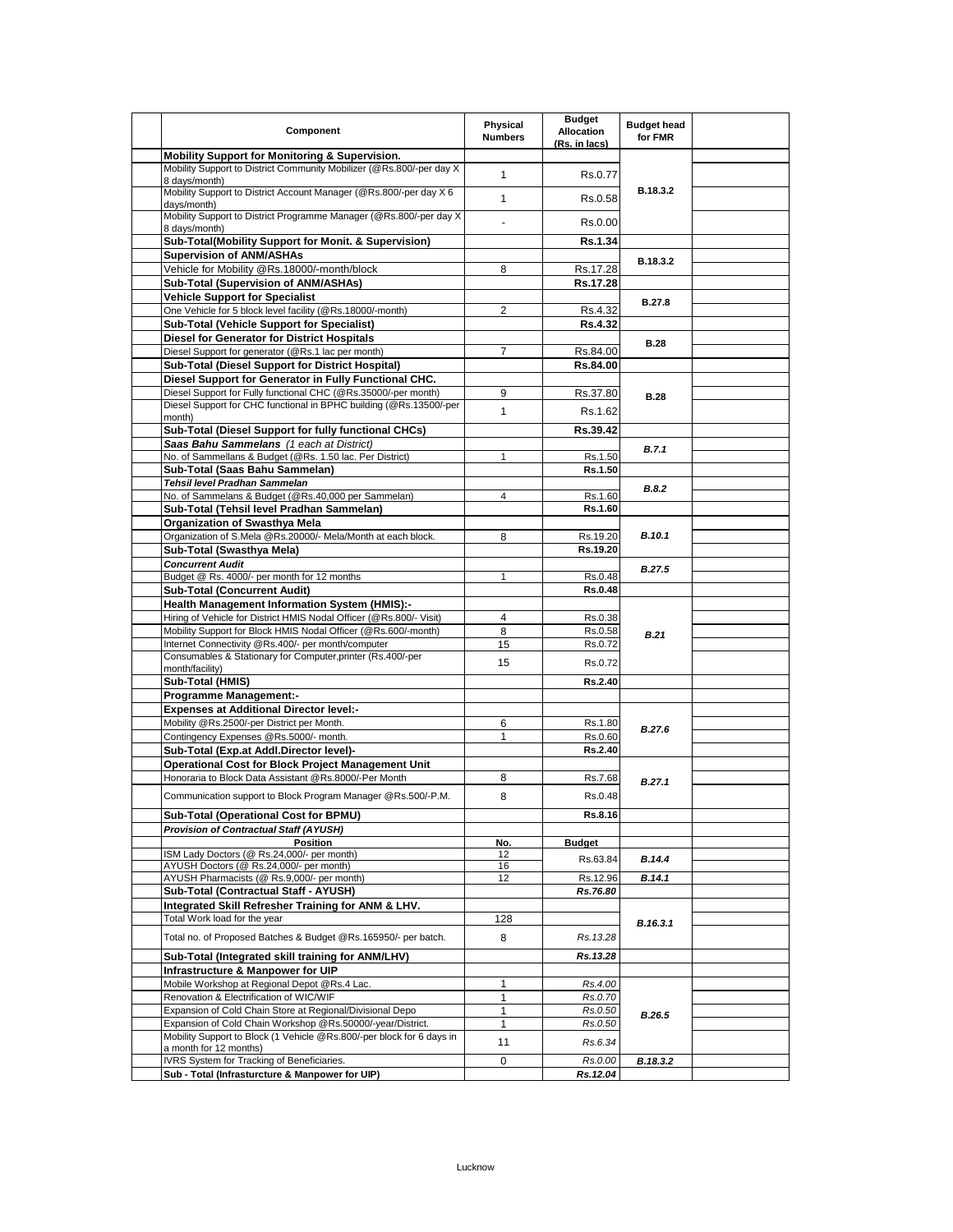|     | Component                                                                                                                                                                                                                                                                         | Physical<br><b>Numbers</b>     | <b>Budget</b><br><b>Allocation</b><br>(Rs. in lacs) | <b>Budget head</b><br>for FMR |  |
|-----|-----------------------------------------------------------------------------------------------------------------------------------------------------------------------------------------------------------------------------------------------------------------------------------|--------------------------------|-----------------------------------------------------|-------------------------------|--|
|     |                                                                                                                                                                                                                                                                                   |                                | <b>Contract Contract</b>                            | <b>Contract Contract</b>      |  |
|     | Total for Mission Flexipool (Part B) Total for Mission Plant                                                                                                                                                                                                                      | <b>Contract Contract</b>       | ÷.                                                  | Rs.615.59                     |  |
| SI. | Component                                                                                                                                                                                                                                                                         | Physical<br><b>Numbers</b>     | <b>Budget</b><br><b>Allocation</b><br>(Rs. in lacs) |                               |  |
|     | Routine Immunization (Part C) and the control of the Routine Immunization (Part C)                                                                                                                                                                                                | <b>Contract Contract</b>       | and the company                                     |                               |  |
|     | Total Number of Immunization Sessions to be organized in the District                                                                                                                                                                                                             | 23064<br>Sessions/Year         |                                                     |                               |  |
|     | Mobility support for supervision: Supervisory visits by district level<br>officers for monitoring and supervision of RI @ Rs 50000 /District for<br>district level officers (this includes POL and maintenance) per year                                                          | $\mathbf{1}$                   | Rs.0.50                                             |                               |  |
|     | Alternate Vaccine delivery @ Rs 50/- sessionx 3 months(April-June)<br>+2 Vehicles /Blocks for 8 days /month for 9 months (July-March 10)                                                                                                                                          | 23064<br>Sessions/Year         | Rs.11.53                                            |                               |  |
|     | Focus on Urban slum & underserved areasHiring an ANM @<br>Rs.300/session for four sessions/month/slum of 10000 population and<br>Rs.200/- per month as contingency per slum of i.e. total expense of<br>Rs. 1400/- per month per slum of 10000 population                         | 5196<br>Sessions/Year          | Rs.18.19                                            |                               |  |
|     | Mobilization of children by ASHA /RI Mobilizer @ Rs 150/- per session                                                                                                                                                                                                             | 23064<br>Sessions/Year         | Rs.34.60                                            |                               |  |
|     | Support for Computer Assistant for RI reporting (with annual increment<br>of 10% wef from 2010-11Districts @ Rs 8000- 10,000 p.m                                                                                                                                                  | $\mathbf{1}$                   | Rs.1.06                                             |                               |  |
|     | Printing and dissemination of tally sheets, monitoring forms, etc. @<br>Rs 1 /beneficiary                                                                                                                                                                                         | 144936<br>Benefiaceries        | Rs.1.45                                             |                               |  |
|     | Quarterly Review & feedback meeting exclusive for RI at district level<br>with one Block MOIC, ICDS CDPO and other stakeholders<br>stakeholders @ Rs 100/- per participant for meeting expenses (lunch,<br>organizational expenses)                                               | 33                             | Rs.0.13                                             |                               |  |
|     | Quarterly Review Meetings at Block level Quarterly Review &<br>feedback meeting for exclusive for RI at Block level @Rs 50/-ppas<br>honorarium for ASHA (travel)and Rs 25 /-person at the disposal of<br>MOIC for meeting expenses(refreshments, stationary and Misc<br>expences) | 1933                           | Rs.2.43                                             |                               |  |
|     | District level orientation training for 2 days of ANM, Multipurpose<br>Health worker @ Rs67300/batch with 20 participants in each batch                                                                                                                                           | 11 Batch                       | Rs.7.40                                             |                               |  |
|     | One day cold chain handelers training for block level cold chain<br>handlers @ Rs. 26,000 per batch and Rs 3000 for Observer<br>nominated by State                                                                                                                                | 1Batch                         | Rs.0.29                                             |                               |  |
|     | One day Training of block level data handlers by DIO and District Cold<br>chain Officer to train about the reporting formats of Immunization and<br>NRHM Rs 300/Participant/Block                                                                                                 | 11                             | Rs.0.03                                             |                               |  |
|     | Microplanning at SC levelRs 100/- per subcentre (meeting at block<br>level, logistic)                                                                                                                                                                                             | 343                            | Rs.0.34                                             |                               |  |
|     | Microplanning at Block & District levelFor consolidation of microplan<br>at PHC/CHC level @ Rs 1000/- block & at district level @ Rs 2000/-<br>per district                                                                                                                       | 1District & 11<br><b>Block</b> | Rs.0.13                                             |                               |  |
|     | Consumables for computer including provision for internet access for<br>RIMSRs 400/- Month / Districts                                                                                                                                                                            | 1                              | Rs.0.05                                             |                               |  |
|     | Red/Black Plastic bags etc, 2 bags per session @ Rs. 2/Bag                                                                                                                                                                                                                        | 23064<br>Sessions/Year         | Rs.1.13                                             |                               |  |
|     | Purchase of Bleach/Hypochlorite solution Rs. 500/vaccine storage<br>point/year X 1000 vaccine storage points                                                                                                                                                                      | 36 Vaccine<br>storage points   | Rs.0.18                                             |                               |  |
|     | Purchase of Twin bucket Rs 400 per PHC/CHC per year                                                                                                                                                                                                                               | 36 Vaccine<br>storage points   | Rs.0.14                                             |                               |  |
|     | Funds for purchase of small polythene zipper bags to keep vaccines in<br>the vaccine carriers Rs. 0.5/polythene bag X total number of<br>sessions/year +10% wastage                                                                                                               | 23064<br>Sessions/Year         | Rs.0.14                                             |                               |  |
|     | Funds for preparing disposal pit for disposal of sharp immunization<br>waste. Rs. 3500/pit X 500 vaccine storage points                                                                                                                                                           | 18 Pits                        | Rs.0.63                                             |                               |  |
|     | <b>RI</b> subtotal<br><b>Cold Chain maintenance</b>                                                                                                                                                                                                                               |                                | Rs.80.35                                            |                               |  |
|     | Cold chain maintenance@Rs 500/Block & Rs 10,000/District/Year                                                                                                                                                                                                                     | 1District & 11<br><b>Block</b> | Rs.0.18                                             |                               |  |
|     | POL for vaccine delivery from State to District and from district to<br>PHC/CHCs@ Rs. 100000/- district/Year )                                                                                                                                                                    | 1District                      | Rs.1.00                                             |                               |  |
|     | <b>Subtotal Cold Chain</b>                                                                                                                                                                                                                                                        |                                | Rs.1.18                                             |                               |  |
|     | Budget to be released to Division<br>Three day training of Medical Officers on RI using revised MO training                                                                                                                                                                       |                                |                                                     |                               |  |
|     | module-22                                                                                                                                                                                                                                                                         | 22Batches                      | Rs.31.90                                            |                               |  |
|     | TOT batch for cold chain handlers training<br>Operational expenses at Divisional level                                                                                                                                                                                            | 0<br>1 unit                    | Rs.0.00<br>Rs.0.25                                  |                               |  |
|     | <b>Subtotal to Division</b>                                                                                                                                                                                                                                                       |                                | Rs.32.15                                            |                               |  |
|     | Sub Total (Part C)                                                                                                                                                                                                                                                                |                                | Rs.113.68                                           |                               |  |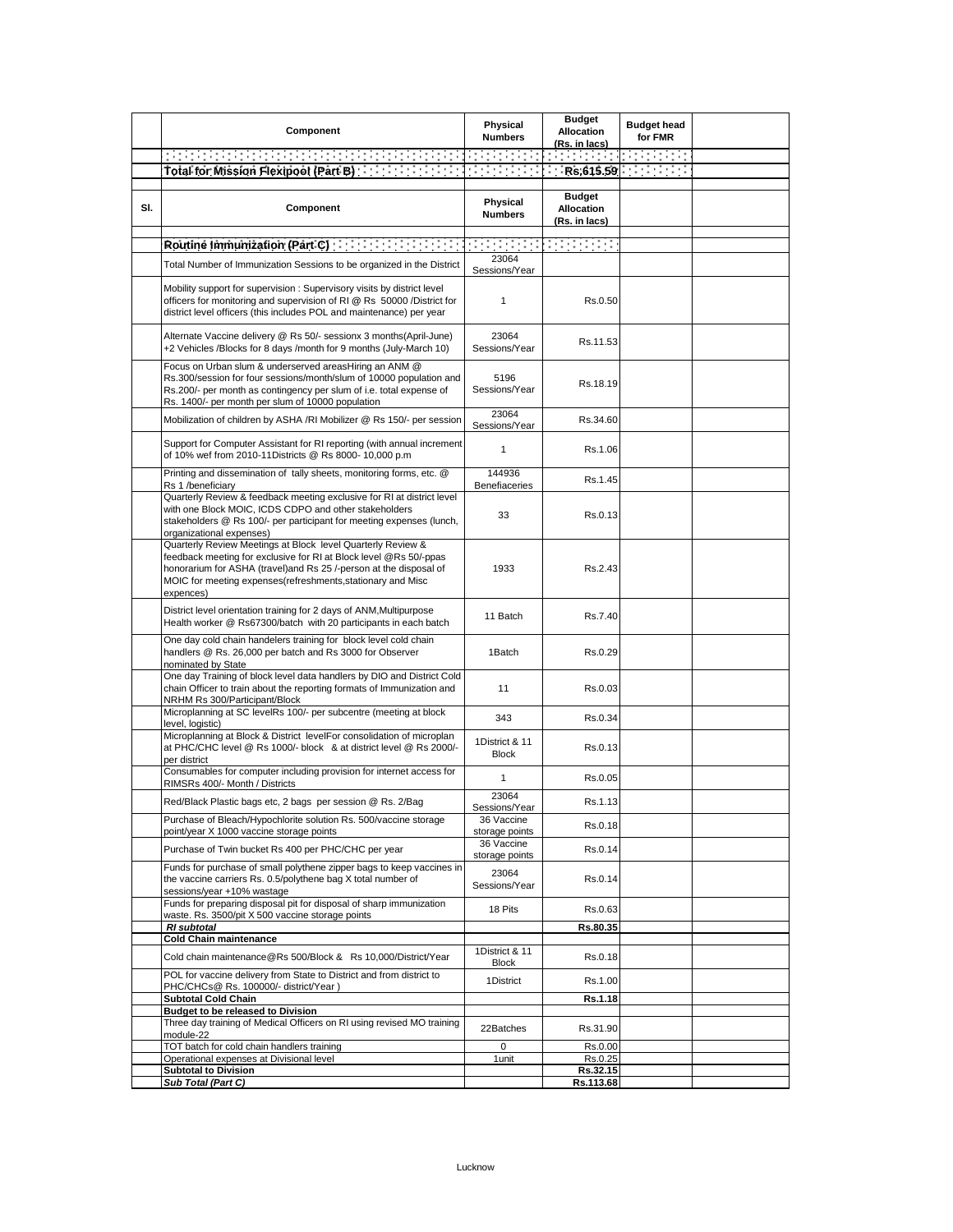|              | Component                                                                                        | Physical<br><b>Numbers</b> | <b>Budget</b><br><b>Allocation</b><br>(Rs. in lacs) | <b>Budget head</b><br>for FMR                                                      |                                             |
|--------------|--------------------------------------------------------------------------------------------------|----------------------------|-----------------------------------------------------|------------------------------------------------------------------------------------|---------------------------------------------|
|              |                                                                                                  |                            |                                                     |                                                                                    |                                             |
|              | Part D - National Program                                                                        |                            |                                                     |                                                                                    |                                             |
| 1. NPCB      |                                                                                                  |                            |                                                     |                                                                                    |                                             |
| SI.          | Component                                                                                        | Physical<br><b>Numbers</b> | <b>Budget</b><br><b>Allocation</b><br>(Rs. in lacs) | <b>Budget Head</b><br>for FMR                                                      |                                             |
| 1.1          | Govt Sector 30% of Tot. Trgt @531/cat.oprt.(IOL)                                                 | 5671                       | 3011301                                             |                                                                                    |                                             |
| 1.2          | NGO Sector 20% of Tot Trgt @ 656/Cat. Oprt.(IOL)                                                 | 3781                       | 2480336                                             |                                                                                    |                                             |
| 1.3          | Pvt. Sector 50% of Tot trgt.                                                                     | 9451                       | 0                                                   |                                                                                    |                                             |
|              | <b>Sub Total</b>                                                                                 | 18903                      | 5491637                                             |                                                                                    |                                             |
| 2            | SES (Free Spec. to Children) @ of 100/-Spec                                                      | 1552                       | 0                                                   |                                                                                    |                                             |
| 3            | Vision Centre @ 50,000/Centre Equipment                                                          | 1 Govt/NGO                 | 50000                                               |                                                                                    |                                             |
| 4            | Operations other than Cataract                                                                   | 312                        | 312000                                              |                                                                                    |                                             |
| 5            | Eye Collection @ 500/Cornea.                                                                     | 200                        | 100000                                              |                                                                                    |                                             |
|              | Total allocated for the District in Rs.                                                          | 20967                      | 5953637                                             |                                                                                    |                                             |
|              | 2. RNTCP(WB)                                                                                     |                            |                                                     |                                                                                    |                                             |
| SI.          | Component                                                                                        | Physical<br><b>Numbers</b> | <b>District Budget</b>                              | <b>Budget Allocation</b><br>Amount<br>Approved,<br><b>GFATM for IRL</b><br>Lucknow | Amount Approved,<br><b>GFATM for STF UP</b> |
|              | <b>CIVIL WORKS</b>                                                                               |                            | 794200                                              | 25000                                                                              | 0                                           |
|              | 2 LABORATORY MATERIALS<br>3 HONERARIUM                                                           |                            | 733945<br>1022045                                   | 956250                                                                             | 0<br>$\mathsf 0$                            |
|              | 4 IEC/ PUBLICITY                                                                                 |                            | 223800                                              |                                                                                    | $\mathsf 0$                                 |
|              | 5 EQUIPMENT MAINTENANCE                                                                          |                            | 402800                                              |                                                                                    | $\mathsf 0$                                 |
|              | 6 TRAINING                                                                                       |                            | 500710                                              |                                                                                    | 0                                           |
|              | 7 POL & VEHICLE MAINTENANCE                                                                      |                            | 280000                                              |                                                                                    | $\mathsf 0$<br>$\mathsf 0$                  |
|              | 8 VEHICLE HIRING CHARGES<br>9 NGO/PP SUPPORT                                                     |                            | 303000<br>606000                                    | 112500                                                                             | 0                                           |
|              | 10 MISCELLANEOUS EXPENSES                                                                        |                            | 850640                                              | 140000                                                                             | 0                                           |
|              | 11 CONTRACTUAL SERVICES                                                                          |                            | 10077000                                            |                                                                                    | $\mathsf 0$                                 |
|              | 12 PRINTING                                                                                      |                            | 236898                                              |                                                                                    | $\mathsf 0$                                 |
|              | 13 RESEARCH & STUDIES<br>14 MEDICAL COLLEGES                                                     |                            | 2803500                                             |                                                                                    | $\mathbf 0$<br>1241500                      |
|              | <b>15 PROCUREMENT OF VEHICLES</b>                                                                |                            | 50000                                               |                                                                                    | 0                                           |
|              | 16 PROCUREMENT OF EQUIPMENT                                                                      |                            | 60000                                               |                                                                                    | 0                                           |
|              | Sub-TOTAL                                                                                        |                            | 18944538                                            | 1233750                                                                            | 1241500                                     |
|              | <b>Grand Total</b>                                                                               |                            |                                                     | 21419788                                                                           |                                             |
| 3. NLEP      |                                                                                                  |                            |                                                     |                                                                                    |                                             |
|              | <b>Activities</b>                                                                                | Physical<br><b>Targets</b> | Financial                                           |                                                                                    |                                             |
|              | 1 Contractual Services- Driver                                                                   |                            | <b>Allocation</b>                                   |                                                                                    |                                             |
|              | Remuneration @ Rs. 7,000/= P.M.                                                                  | 1                          | 84000                                               |                                                                                    |                                             |
|              | Sub total                                                                                        |                            | 84000                                               |                                                                                    |                                             |
| $\mathbf{2}$ | <b>Office Maintenance</b>                                                                        |                            |                                                     |                                                                                    |                                             |
|              | Telephone/Fax/Internet @ Rs. 15,000/= P.A.<br>Office Operation & Maintenance @ Rs. 18,000/= P.A. |                            | 15000<br>18000                                      |                                                                                    |                                             |
|              | Consum-ables Stationery @ Rs. 24,000 P.A.                                                        |                            | 24000                                               |                                                                                    |                                             |
|              | Maintenance of Office Equipment & Furniture etc.                                                 |                            | 15000                                               |                                                                                    |                                             |
|              | Sub total                                                                                        |                            | 72000                                               |                                                                                    |                                             |
|              | 3 Mobility-<br>Vehicle operation / hiring of 1 Vehicle @ Rs 75000 P.A.                           |                            | 75000                                               |                                                                                    |                                             |
|              | Sub total                                                                                        |                            | 75000                                               |                                                                                    |                                             |
|              | 4 Training                                                                                       |                            |                                                     |                                                                                    |                                             |
|              | 4 Days' Training of newly recruited Medical Officers @ Rs 28,000 per<br>batch of 30 trainees     | 21                         | 19600                                               |                                                                                    |                                             |
|              | 3 Days' Training of newly recruited Health Workers @ Rs 24,000 per                               |                            |                                                     |                                                                                    |                                             |
|              | batch of 30 trainees<br>2 Days' Refresher Training of Medical Officers @ Rs 16,000 per batch     | 0                          | 0                                                   |                                                                                    |                                             |
|              | of 30 trainees<br>2 Days' Refresher Training of Health Workers @ Rs 16,000 per batch             | 60                         |                                                     |                                                                                    |                                             |
|              | of 30 trainees<br>Sub total                                                                      | 90                         | 80000<br>99600                                      |                                                                                    |                                             |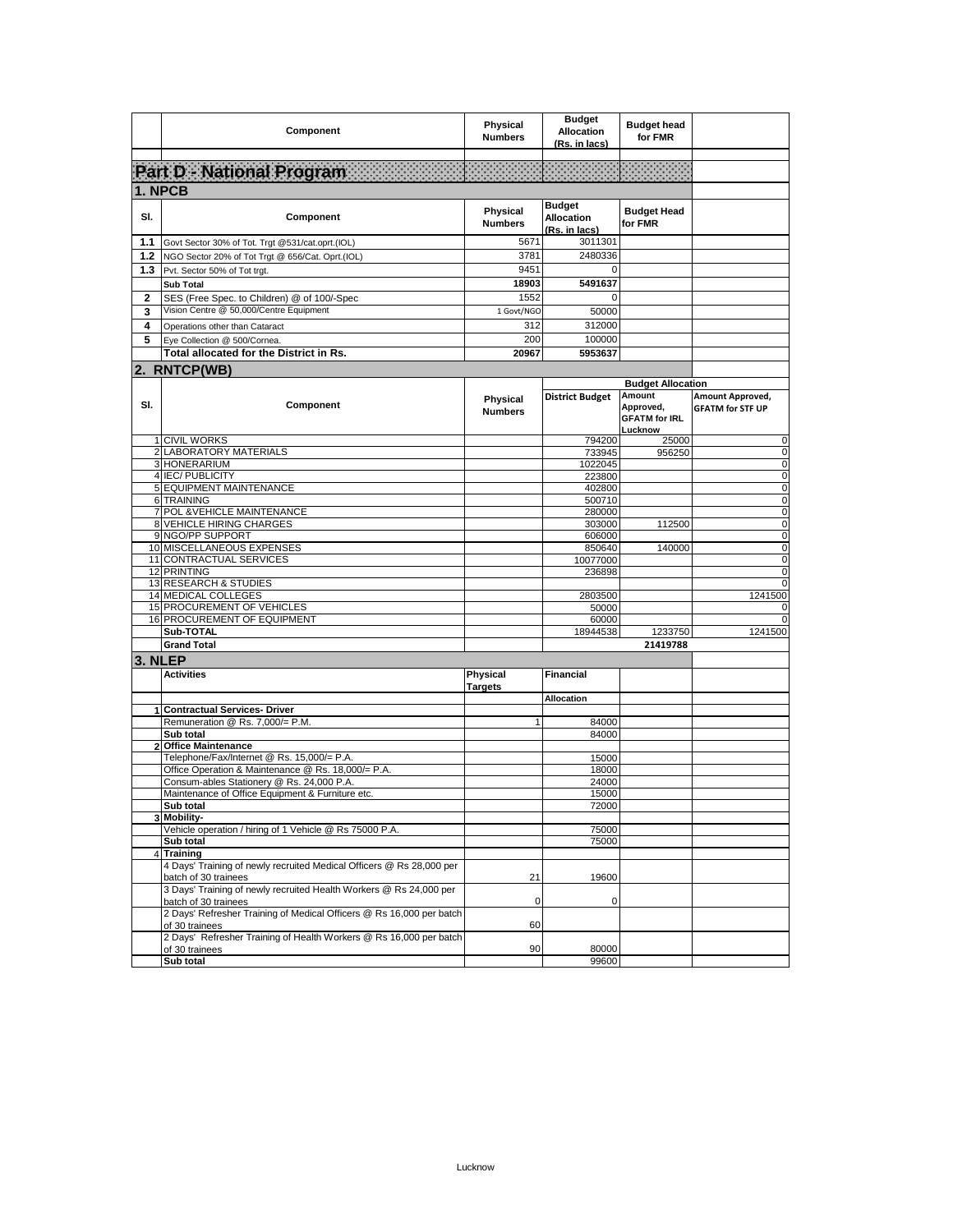|     | Component                                                                               | Physical<br><b>Numbers</b> | <b>Budget</b><br><b>Allocation</b><br>(Rs. in lacs) | <b>Budget head</b><br>for FMR |  |
|-----|-----------------------------------------------------------------------------------------|----------------------------|-----------------------------------------------------|-------------------------------|--|
|     | 5 Procurement                                                                           |                            |                                                     |                               |  |
|     | Supportive medicines and other items for patients @ Rs39 per patient<br>under treatment |                            | 21000                                               |                               |  |
|     | Splints, Crutches, Items for Deformity Patients Rs. 15/= per patient                    |                            |                                                     |                               |  |
|     | under treatment<br>Patient Welfare Rs. 26/= per patient under treatment                 |                            | 8000<br>14000                                       |                               |  |
|     | Printing of forms @ Rs. 39/= per patient under treatment                                |                            | 21000                                               |                               |  |
|     | Sub total                                                                               |                            | 64000                                               |                               |  |
| 6   | <b>IEC Activities</b>                                                                   |                            |                                                     |                               |  |
|     | Rallies @ Rs. 5,000/= each<br>School Quiz @ Rs. 1000/= each                             | $\overline{2}$<br>10       | 10000<br>10000                                      |                               |  |
|     | IPC workshops of ASHA @ Rs. 5000/= each                                                 | 2                          | 10000                                               |                               |  |
|     | Health Mela in local festivals, Melas etc. @ Rs. 5,000/= each<br>Sub total              |                            | 5000<br>35000                                       |                               |  |
|     | 7 Urban Leprosy Project                                                                 |                            |                                                     |                               |  |
|     | <b>Supportive Medicines</b>                                                             |                            | 36000                                               |                               |  |
|     | Monitoring & Supervision<br>MDT delivery & follow-up services                           |                            | 24000<br>56500                                      |                               |  |
|     | Sub total                                                                               |                            | 116500                                              |                               |  |
|     | 8 Incentive to Ashas                                                                    |                            | 47500                                               |                               |  |
|     | 9 Review Meetings                                                                       |                            | 18000                                               |                               |  |
|     | 10 Disability Prevention & Medical Rehabilitation                                       |                            |                                                     |                               |  |
|     | Screening Camp for selection of RCS patients<br>Screening Camp - miscellaneous expenses |                            | 20000<br>20000                                      |                               |  |
|     | Screening Camp- Self Care Kits & patient Welfare items                                  |                            | 20000                                               |                               |  |
|     | Sub total                                                                               |                            | 60000                                               |                               |  |
|     | 11 Cash Assistance                                                                      |                            |                                                     |                               |  |
|     | Cash assistance- POL for Vehicle<br>Cash assistance- TA DA for Leprosy Staff            |                            | 30000<br>40000                                      |                               |  |
|     | Sub total                                                                               |                            | 70000                                               |                               |  |
|     | <b>Grand Total</b>                                                                      |                            | 741600                                              |                               |  |
|     | <b>4. NVBDCP</b>                                                                        |                            |                                                     |                               |  |
| No. | Sl. Activity Proposed                                                                   | Physical<br><b>Numbers</b> | <b>Budget</b><br><b>Allocation (Rs.</b><br>In lacs) | <b>Budget</b> head<br>for FMR |  |
|     | 1 DBS (Domestic Budgetary Support)                                                      |                            |                                                     |                               |  |
|     | 1.1 Malaria                                                                             |                            |                                                     |                               |  |
|     | Incentive to ASHA                                                                       |                            |                                                     |                               |  |
|     | Training                                                                                |                            |                                                     |                               |  |
|     | Monitoring & Supervision                                                                |                            | 45000                                               |                               |  |
|     | BCC/IEC Anti Malaria Month                                                              |                            | 20000                                               |                               |  |
|     | Malaria: Total                                                                          |                            | 65000                                               |                               |  |
|     | 1.2 Elimination of Lymphatic Filarisis                                                  |                            |                                                     |                               |  |
|     | Training of MO's                                                                        |                            | 40152                                               |                               |  |
|     | Training of Paramedical / Supervisor                                                    |                            | 120456                                              |                               |  |
|     | Night Survey                                                                            |                            | 47000                                               |                               |  |
|     | POL/Mobility                                                                            |                            | 83000                                               |                               |  |
|     | Training of drug Disrtibuters                                                           |                            | 336312                                              |                               |  |
|     |                                                                                         |                            | 938871                                              |                               |  |
|     | Honorarium of drug distributers<br>Honorrium of Supervisors                             |                            | 109768.5                                            |                               |  |
|     |                                                                                         |                            | 75000                                               |                               |  |
|     | Morbity Management<br>Inter Sectoral Conver. & social mobilization in Ly. Filariasis    |                            | 250000                                              |                               |  |
|     | from malaria BCC/IEC                                                                    |                            |                                                     |                               |  |
|     | Filaria: Total                                                                          |                            | 2000559.5                                           |                               |  |
|     | 1.3 Dengue/ Chikungunya                                                                 |                            |                                                     |                               |  |
|     | Apex Referral Lab                                                                       |                            | 1                                                   |                               |  |
|     | sentinel surveillance Hospital                                                          |                            | 1                                                   |                               |  |
|     | Epidemic Preparedness & rapid response                                                  |                            | 1.50                                                |                               |  |
|     | <b>Training Workshop</b>                                                                |                            | $\mathbf 0$                                         |                               |  |
|     | Dengue/ Chikungunya from malaria BCC/IEC                                                |                            | 0.64                                                |                               |  |
|     | Dengue/ Chikungunya: Total                                                              |                            | 4.14                                                |                               |  |
|     | $1.4$ AES/JE                                                                            |                            |                                                     |                               |  |
|     | Strengthing of Surveillance Treatment facilities                                        |                            | 50000                                               |                               |  |
|     | Strengthing of Surveillance diagnosis JE lab facilities                                 |                            | 25000                                               |                               |  |
|     | Capacity building / Traiging                                                            |                            | $\mathbf 0$                                         |                               |  |
|     | monitoring and Supervision                                                              |                            | 30000                                               |                               |  |
|     | Communi. Awareness in JE/AES from Malaria                                               |                            | 70000                                               |                               |  |
|     | AES/JE: Total                                                                           |                            | 175000                                              |                               |  |
|     |                                                                                         |                            |                                                     |                               |  |